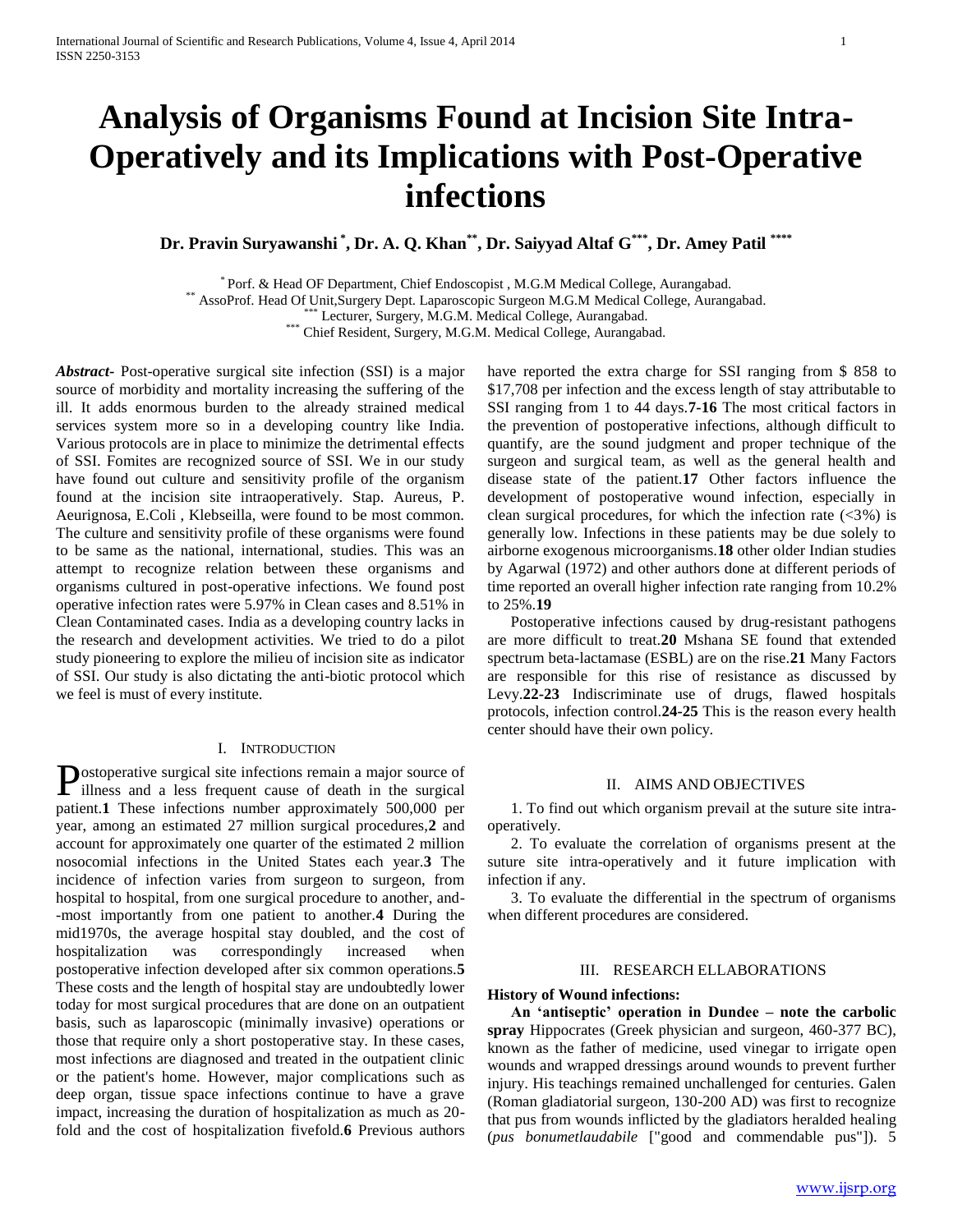Unfortunately, this observation was misinterpreted, and the concept of pus pre-empting wound healing persevered well into the 18th century. The link between pus formation and healing was emphasized so strongly that foreign material was introduced into wounds to promote pus formation-suppuration. The first written evidence of a connection between inflammation, wound healing and suppuration is accredited to the Egyptians by Breasted as cited by Henry *et al*.**26,27,28** The use of honey for chemical debridement of wounds was also the practice of Egyptian physicians, and is a treatment continued into modern times. The concept of wound healing remained a mystery, as highlighted by the famous saying by Ambroise Paré (French military surgeon, 1510-1590), "I dressed the wound. God healed it.**29** Koch (Professor of Hygiene and Microbiology, Berlin, 1843-1910) first recognized the cause of infective foci as secondary to microbial growth in his 19th century postulates. Semmelweis (Austrian obstetrician, 1818-1865) demonstrated a 5-fold reduction in puerperal sepsis by hand washing between performing post-mortem examinations and entering the delivery room. Joseph Lister (Professor of Surgery, London, 1827-1912) and Louis Pasteur (French bacteriologist, 1822-1895) revolutionized the entire concept of wound infection. Until the 1860's surgical site infection was so severe that surgeons rarely operated. L'operation, comme operation a reussiemais – le maladeestmorte. The operation succeeded, but the patient is dead. As surgeons became more skilful, and introduction of anaesthesia in the 1850's allowed more complex operations – so this became a more heart-rending comment. The word 'Hospitalism' was introduced by Sir James Simpson in Edinburgh to describe what we now call hospital-acquired surgical-site infection. Shock, erysipelas (streptococcal infection) or pyaemia (staphylococcal infection) and hospital gangrene were the big post-operative killers. Erichsen, from University College Hospital in London provided 13 recommendations for its prevention - many of which remain valid to-day. However it was his pupil Joseph Lister who first made surgery possible using his 'antiseptic method' based on a phenol-impregnated wound dressing. This was later developed into the 'aseptic surgery' of to-day**.** Lister recognized that antisepsis could prevent infection. In 1867, Lister placed carbolic acid into open fractures to sterilize the wound and to prevent sepsis and hence the need for amputation. In 1871, Lister began to use carbolic spray in the operating room to reduce contamination. However, the concept of wound suppuration persevered even among eminent surgeons, such as John Hunter, 1728-1793.**30,31**

#### **Present Scenario :**

 Surgical site infections can be classified into three overarching categories: Superficial incisional; deep incisional; and organ/space, or intracavitary.**34** It is believed that the difficulty in obtaining positive culture is related to sampling the wrong locations (e.g., the associated fluids rather than surfaces) and the notion that bacteria within the bio film enter a "dormant" state due to local nutrient depletion within the bio film. Starvation-induced "dormancy" has been shown to make bacteria in staphylococcal biofilm clusters significantly less susceptible to oxacillin.**35,36** Kathju and et al. concluded that chronic SSI can arise from underlying bacterial bio films, which can invest implanted foreign bodies and associated soft tissue surfaces. Surgical site infection (SSI) is a common surgical complication; culture-negative SSI presents a particular problem in management. Examination of explanted foreign bodies (sutures) using confocal laser scanning microscopy (CLSM) and fluorescent in situ hybridization (FISH) after surgical exploration of a chronic culture-negative SSI. Confocal microscopy (CM) demonstrated bacilli and cocci attached to the surface of the explanted sutures in a mixed bio film. Florescent in situ hybridization confirmed that Staphylococci were components of the mixed bio film. Removal of the foreign bodies (sutures) resolved the chronic infection.**37** In prosthetic surgery, the presence of the foreign body (for example, a vascular graft after arterial bypass surgery or a prosthetic joint in orthopaedic surgery) reduces the number of pathogenic organisms required to cause an SSI. In this environment, normally non-pathogenic organisms such as Staphylococcus epidermidis (coagulasenegative staphylococcus) may also cause an SSI. Operations on sites that are normally sterile ('clean') thus have relatively low rates of SSI (generally less than 2%), whereas after operations in 'contaminated' or 'dirty' sites, rates may exceed 10%.**7** 

 Studies of the epidemiology of SSIs are complicated by the heterogeneous nature of these infections: the incidence varies widely between procedures, between hospitals, between surgeons and between patients. Data from the United States Centers for Disease Control National Nosocomial Infections Surveillance (CDC NNIS) system show that SSIs are the third most frequently reported nosocomial infections, accounting for 14-16% of such infections among hospitalized patients and 38% among surgical patients. Similarly, European data suggest that the incidence of SSIs may be as high as 20% depending on the procedure, the surveillance criteria used and the quality of data collection. The increasing use of minimally invasive (laparoscopic) surgery has resulted in a decrease in the incidence of SSIs. For example, in patients undergoing cholecystectomy, the SSI rate following laparoscopic procedures has been reported to be 1.1%, compared with 4% following open procedures. Similarly, in patients with acute appendicitis, the SSI rate has been reported to be 2% with minimally invasive procedures and 8%with open procedures. 6 Possible reasons for the lower incidence of SSIs with minimally invasive procedures include the smaller incision, earlier mobilization, reductions in postoperative pain, better preservation of immune system function, and decreased use of central venous catheters.**38,39,40**

#### **Definitions to Aid:**

 Since skin is normally colonized by a range of microorganisms that could cause infection, defining an SSI requires evidence of clinical signs and symptoms of infection rather than microbiological evidence alone. SSIs frequently only affect the superficial tissues, but some more serious infections affect the deeper tissues or other parts of the body manipulated during the procedure. The majority of SSIs become apparent within 30 days of an operative procedure and most often between the 5th and 10th postoperative days. However, where a prosthetic implant is used, SSIs affecting the deeper tissues may occur several months after the operation. Although the outcome measure for SSI used by many studies is based on standard definitions such as those described by the Centers for Disease Control and Prevention (CDC)**9** or the Surgical Site Infection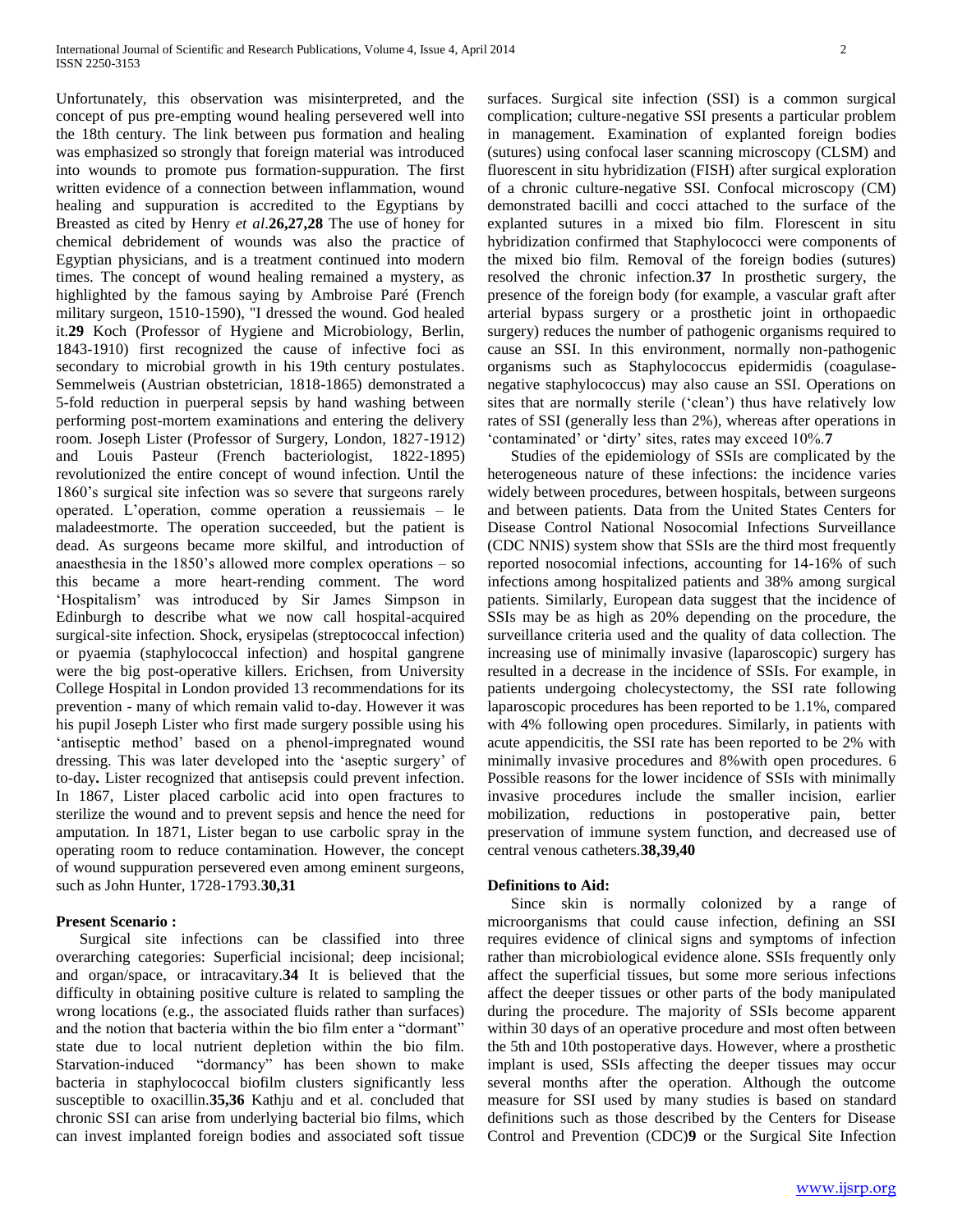Surveillance Service,**10** other valid measures based on clinical signs and symptoms have been described such as the Southampton**11** and ASEPSIS**12** methods.

#### **Criteria for defining a Surgical Site Infection (SSI) :**

 Superficial Incisional SSI : Infection occurs within 30 days after the operation and infection involves only skin or subcutaneous tissue of the incision and at least one of the following :

 1. Purulent drainage, with or without laboratory confirmation, from the superficial incision.

 2. Organisms isolated from an aseptically obtained culture of fluid or tissue from the superficial incision.

 3. At least one of the following signs or symptoms of infection: pain or tenderness, localized swelling, redness, or heat and superficial incision is deliberately opened by surgeon, unless incision is culture-negative.

 4. Diagnosis of superficial incisional SSI by the surgeon or attending physician. Do not report the following conditions as SSI :

 1. Stitch abscess (minimal inflammation and discharge confined to the points of suture penetration).

2. Infection of an episiotomy or newborn circumcision site.

3. Infected burn wound.

 4. Incisional SSI that extends into the fascial and muscle layers (see deep incisional SSI).

 Note: Specific criteria are used for identifying infected episiotomy and circumcision sites and burn wounds.

 Deep Incisional SSI : Infection occurs within 30 days after the operation if no implant is left in place or within 1 year if implant is in place and the infection appears to be related to the operation and infection involves deep soft tissues (e.g. fascial and muscle layers) of the incision and at least one of the following:

 1. Purulent drainage from the deep incision but not from the organ/space component of the surgical site.

 2. A deep incision spontaneously dehisces or is deliberately opened by a surgeon when the patient has at least one of the following signs or symptoms: fever (>38ºC), localized pain, or tenderness, unless site is culture-negative.

 3. An abscess or other evidence of infection involving the deep incision is found on direct examination, during reoperation, or by histopathologic or radiologic examination.

 4. Diagnosis of a deep incisional SSI by a surgeon or attending physician.

## Notes :

 1. Report infection that involves both superficial and deep incision sites as deep incisional SSI.

 2. Report an organ/space SSI that drains through the incision as a deep incisional SSI.

 Organ/Space SSI : Infection occurs within 30 days after the operation if no implant† is left in place or within 1 year if implant is in place and the infection appears to be related to the operation and infection involves any part of the anatomy (e.g., organs or spaces), other than the incision, which was opened or

manipulated during an operation and at least one of the following :

 1. Purulent drainage from a drain that is placed through a stab wound into the organ/space.

 2. Organisms isolated from an aseptically obtained culture of fluid or tissue in the organ/space.

 3. An abscess or other evidence of infection involving the organ/space that is found on direct examination, during reoperation, or by histopathologic or radiologic examination.

 4. Diagnosis of an organ/space SSI by a surgeon or attending physician.

#### **Bacteriology of Surgical Wound**

 In most SSIs, the responsible pathogens originate from the patient's endogenous flora. The average human adult has 2m2 of skin surface. The chemical composition and moisture of skin varies and dictates what type of bacteria will grow on it and how much. The surface of skin (epidermis) is not a favorable place for microbial growth because it is often dry, salty, and has low pH. Most microorganisms are associated with sweat glands and hair follicles because of the moist and nutritious environment. Urea, amino acids, salts, lactic acids, and lipids are secreted through the skin and provide microorganisms with what they need to grow. Published by Clinical Reference Systems, a division of HBO & Company. Some of the most commonly found microorganisms on the skin are Corney bacterium diptheriae, Staphylococcus aureus, Micrococcus luteus, Staphylococcus epidermis, and Pityrosporumovale. Most bacteria are beneficial to the skin because they prevent colonization of the skin by pathogens and they control the other organisms on the skin. But if a cut is present, these bacteria can enter the body and cause damage. The most commonly isolated organisms are S.aureus, coagulase-negative staphylococci, Enterococcus spp. and Escherichia coli; however, the pathogens isolated depend on the procedure. An increasing number of SSIs are attributable to antibiotic-resistant pathogens such as meticillin-resistant S. aureus (MRSA) or Candida albicans. This development may reflect the increasing number of severely ill or immunocompromised surgical patients, and the widespread use of broad spectrum antibiotics. Pathogens may also originate from preoperative infections at sites remote from the operative site, particularly in patients undergoing insertion of a prosthesis or other implant.

 **Staphylococcusaureus** is gram positive, forms clusters, nonmotile, non-spore-forming, and is a faculitive anaerobe. This bacteria tests positive for coagulase, catalase, and forms yellow colonies on agar. It is found mainly in the nose and on skin. Ailments that are caused by the bacteria include food poisoning, toxic shock syndrome, skin lesions (boils, styes, and furuncles), pnuemonia, and other diseases.

 **Micrococcusluteus** is a strict anaerobe that produces yellow tocream-white water insoluble pigment on agar (as shown above). This bacteria is nitrogen reductase negative and oxidase positive. It can cause septic shock, pnuemonia, and urinary tract infections in an immune-deficient person.

 **Staphylococcus epidermis** is non-motile, gram-positive cocci, arranged in irregular clusters, and unlike Staphylococcus aureus, it is coagulase-negative. This bacteria is an opportunistic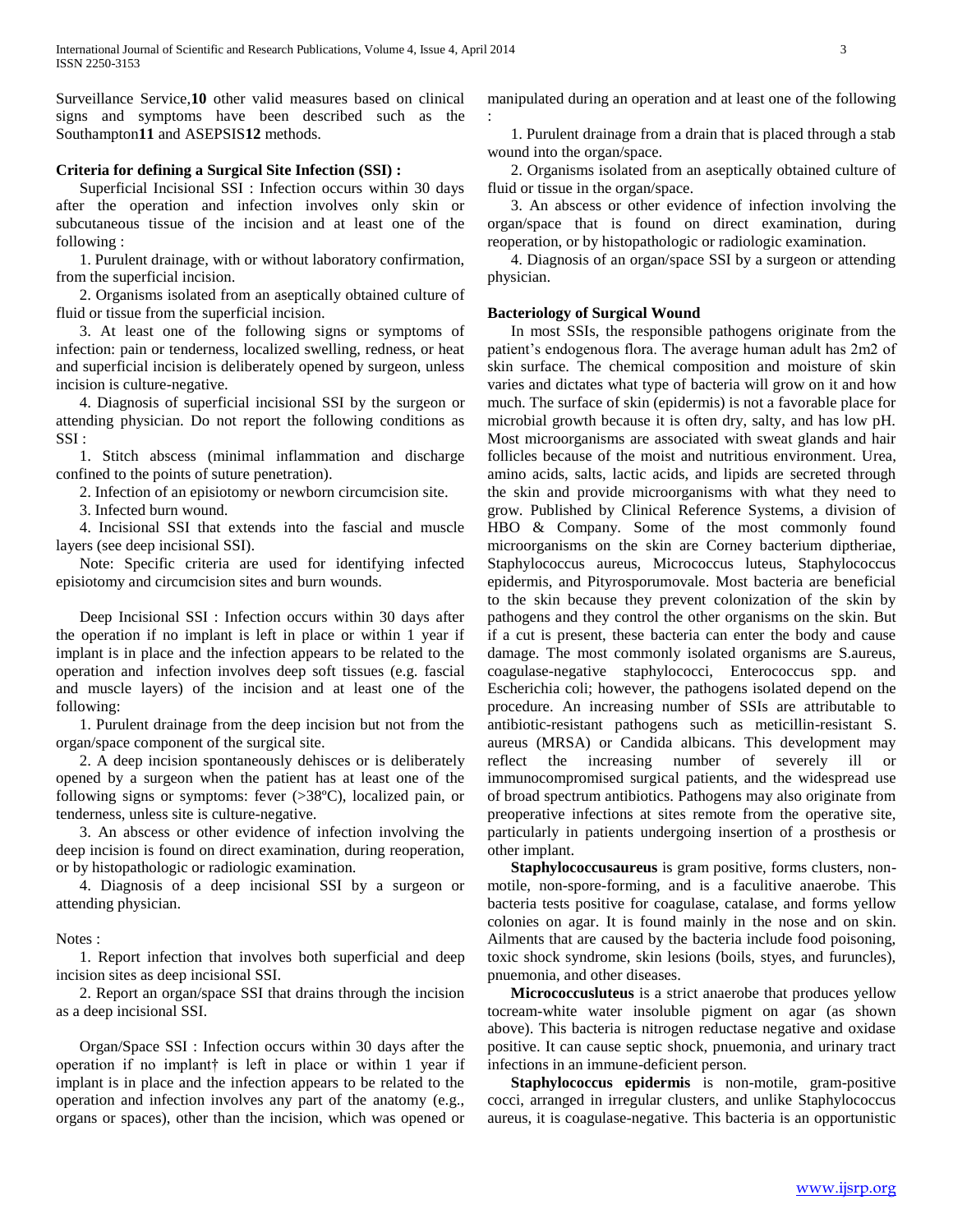pathogen that does not cause problems unless it enters the bloodstream via cuts, catheters, or needles, for example.

 **Pityrosporumovale** is a yeast that gets into hair follicles and sebaceous glands and causes acne (shown above) and dandruff. This sungus causes the disease *Pityriasisvesicolor.* It appears as dandruff or multi-colored scaley patches on the skin. UV light is used in detection of this disease, the color given off by the skin is analyzed. An increasing proportion of SSIs are caused by antimicrobial-resistant pathogens, such as methicillin-resistant *S.aureus* (MRSA), or by *Candida albicans.* The increased proportion of SSIs caused by resistant pathogens and *Candida*  spp. may reflect increasing numbers of severely ill and

immunocompromised surgical patients and the impact of widespread use of broad spectrum antimicrobial agents. Outbreaks of SSIs have also been caused by unusual pathogens, such as *Rhizopusoryzae, Clostridium perfringens, Rhodococcus bronchialis, No cardiafarcinica, Legionella pneumophila* and *Legionella dumoffii,* and *Pseudomonas multivorans.* These rare outbreaks have been traced to contaminated adhesive dressings, elastic bandages, colonized surgical personnel, tap water, or contaminated disinfectant solutions. When an outbreak of SSIs involves an unusual organism, a formal epidemiologic investigation should be conducted.

| Pathogens commonly associated with different surgical procedures (adapted from Mangram et al).2 |  |  |  |
|-------------------------------------------------------------------------------------------------|--|--|--|
| Type of surgery Common pathogens:                                                               |  |  |  |

| Placement of graft, prosthesis | Staphylococcus aureus; CoNS                                              |
|--------------------------------|--------------------------------------------------------------------------|
| Cardiac                        | S. aureus; CoNS                                                          |
| Neurosurgery                   | <i>S. aureus</i> ; CoNS                                                  |
| <b>Breast</b>                  | S. aureus; CoNS                                                          |
| Ophthalmic                     | <i>S. aureus</i> ; CoNS; streptococci; Gram-negative bacilli             |
| Orthopaedic                    | S. aureus; CoNS; Gram-negative bacilli                                   |
| Non-cardiothoracic             | S. aureus; CoNS; Streptococcus pneumoniae; Gram negative bacilli         |
| Vascular                       | S. aureus; CoNS                                                          |
| Appendectomy                   | Gram-negative bacilli; anaerobes                                         |
| Biliary tract                  | Gram-negative bacilli; anaerobes                                         |
| Colorectal                     | Gram-negative bacilli; anaerobes                                         |
| Gastroduodenal oropharyngeal   | Gram-negative bacilli; streptococci; anaerobes (e.g.peptostreptococci)   |
| Head and neck                  | S. aureus; streptococci; Oropharyngeal anaerobes (e.g.peptostreptococci) |
| Obstetric and Gynaecological   | Gram-negative bacilli; enterococci; Group B streptococci; anaerobes      |
| Urological                     | Gram-negative bacilli.                                                   |
|                                |                                                                          |

 **MRSA (Methicillin – resistant Staphylococcus Aureus)** is a resistance strain of Staphylococcus Aureus microbes (example penicillin and tetracycline). It's usually harmless, but may occasionally get into the body and cause infection. 20-30% people carry MRSA on their skin, nose and throat without knowing it, these patients are said to be colonized. The type of surgery, prolonged hospital stay and also a long time in ICU can increase the risk of being infected by MRSA. Occasionally, MRSA gets into the body through breaks in the skin such as cuts, wounds, surgical incisions or in dwelling catheters. At the same time MRSA has the ability to survive in dry, dusty environment, it can also be spread through airborne, and therefore the most common infection route between patents is health care workers In addition to the patient's endogenous flora, SSI pathogens may originate from exogenous sources such as members of the surgical team, the operating theatre environment, and instruments and materials brought within the sterile field during the procedure. Such pathogens are predominantly aerobes, particularly Gram-positive organisms such as staphylococci and streptococci. The risk of an SSI developing after microbial contamination of the surgical site will depend on the dose and virulence of the pathogen and the patient's level of resistance, according to the relationship. Microbial contamination of the surgical site is a necessary precursor of SSI. The risk of SSI can be conceptualized according to the following relationship, exogenous and endogenous sources.

## **Endogenic Sources:**

 Microorganisms may contain or produce toxins and other substances that increase their ability to invade a host, produce damage within the host, or survive on or in host tissue. For example, many gram-negative bacteria produce endotoxin, which stimulates cytokine production. In turn, cytokines can trigger the systemic inflammatory response syndrome that sometimes leads to multiple system organ failure. Certain strains of clostridia and streptococci produce potent exotoxins that disrupt cell membranes or alter cellular metabolism for most SSIs, the source of pathogens is the endogenous flora of the patient's skin, mucous membranes, or hollow viscera. When mucous membranes or skin is incised, the exposed tissues are at risk for contamination with endogenous flora. These organisms are usually aerobic gram-positive cocci (e.g., staphylococci), but may include fecal flora (e.g., anaerobic bacteria and gram negative aerobes) when incisions are made near the perineum or groin. When a gastrointestinal organ is opened during an operation and is the source of pathogens, gram negative bacilli (e.g., *E. coli),* gram positive organisms (e.g., enterococci), and sometimes anaerobes (e.g., *Bacillusfragilis)* are the typical SSI isolates.

#### **Exogenic Sources :**

 The source of SSIs pathogens include surgical personnel (especially members of the surgical team), the operating room environment (including air), and all tools, instruments, and materials brought to the sterile field during an operation.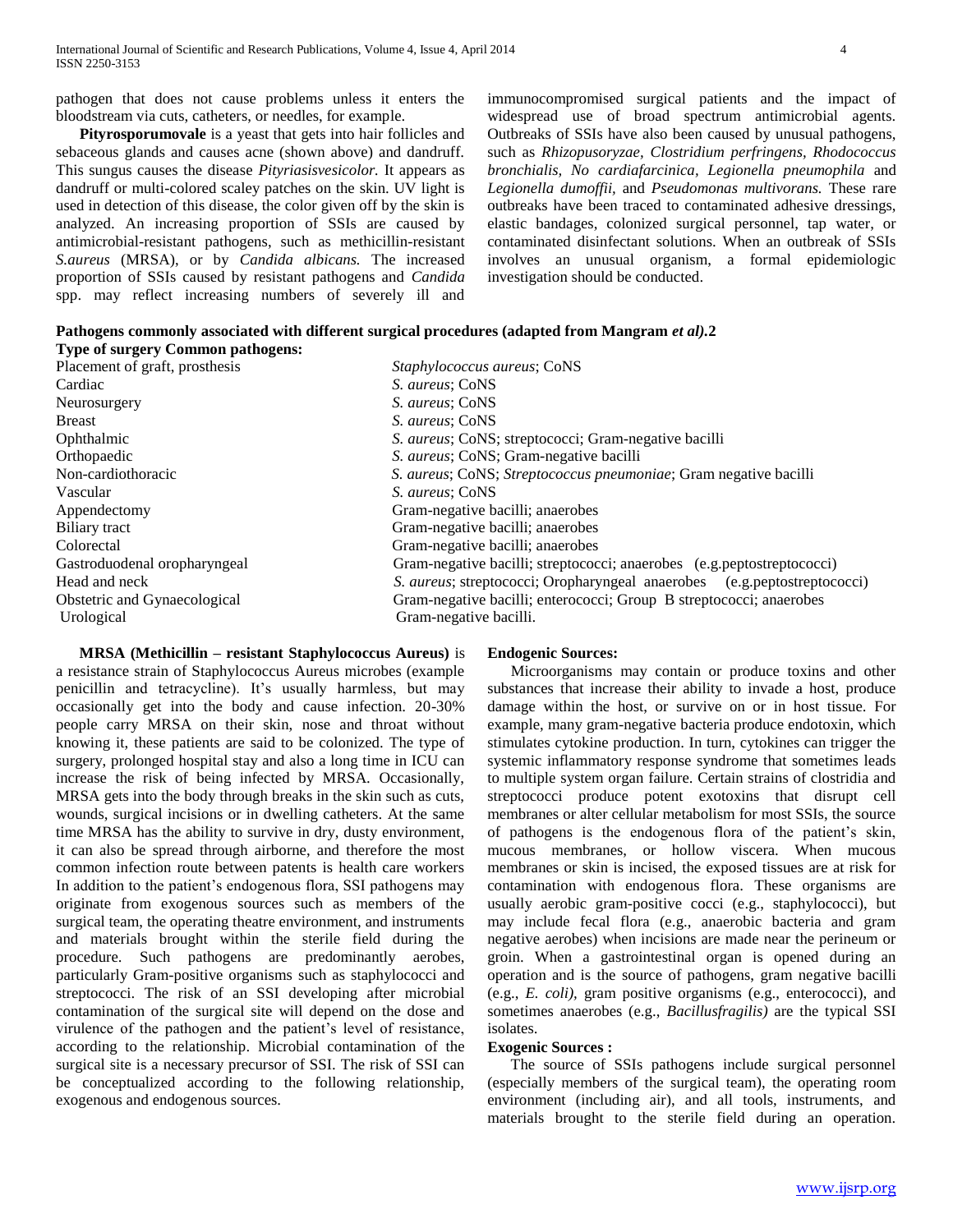Exogenous flora are primarily aerobes, especially gram-positive organisms (e.g., staphylococci and streptococci).

 Risk of SSI=(Dose of bacterial contamination % Resistance of patient)×virulence

 The risk of SSI is considered elevated when the level of contamination exceeds 100000 organisms per gram of tissue, although lower doses may be required if foreign material such as sutures is present. The virulence of the organism relates to its ability to produce toxins or other factors that increase its ability to invade or damage tissue. Mortality rates in patients infected with highly virulent pathogens such as MRSA may be as high as 74%.**42,43,44** It has been found that various pathogens are found with varying frequencies in case of surgical site infections as mentioned by Hidron et al. most commonly organism found being Staphylococcus Aureus. This also depends on the organ system involved. As can be derived from Mangram *et al* having said that very few studies discuss this variable. Microorganisms may contain or produce toxins and other substances that increase their ability to invade a host, produce damage within the host, or survive on or in host tissue. For example, many gram-negative bacteria produce endotoxin, which stimulates cytokine production. In turn, cytokines response can trigger the systemic inflammatory response syndrome that sometimes leads to multiple system organ failure.**45,45,47** One of the most common causes of multiple system organ failure in modern surgical care is intra-abdominal infection.**48,49** Some bacterial surface components, notably polysaccharide capsules, inhibit phagocytosis, a critical and early host defense response to microbial contamination. Certain strains of clostridia and streptococci produce potent exotoxins that disrupt cell membranes or alter cellular metabolism.**50** A variety of microorganisms, including gram-positive bacteria such as coagulase negative staphylococci, produce glycocalyx and an associated componentcalled "slime,"**51-57** which physically shields bacteria from phagocytes or inhibits the binding or penetration of antimicrobial agents.**56** Although these and other virulence factors are well defined, their mechanistic relationship to SSI development has not been fully determined. For most SSIs, the source of pathogens is the endogenous flora of the patient's skin, mucousmembranes, or hollow viscera. When mucous membranes or skin is incised, the exposed tissues are at risk for contamination with endogenous flora.**58**These organisms are usually aerobic gram-positive cocci (e.g.staphylococci), but may include fecal flora (e.g., anaerobic bacteria and gram negative aerobes) when incisions are made near the perineumor groin. When a gastrointestinal organ is opened during an operation and is the source of pathogens, gram negative bacilli (e.g., *E. coli),*  gram-positive organisms (e.g., enterococci), and sometimes anaerobes (e.g.,*Bacillus fragilis)* are the typical SSI isolates. Table-4 lists operations and the likely SSI pathogens associated with them. Seeding of the operative site from a distant focus of infection can be another source of SSI pathogens,**59-68**  particularly in patients who have a prosthesis or other implant placed during the operation. Such devices provide a nidus for attachment of the organism.**50,69-73** Exogenous sources of SSI pathogens include surgical personnel (especially members of the surgical team),**74-78** the operating room environment (including air), and all tools, instruments, and materials brought to the sterile field during an operation (refer to "Intra-operative Issues"

section). Exogenous flora are primarily aerobes, especially grampositive organisms (e.g., staphylococci and streptococci). Fungi from endogenous and exogenous sources rarely cause SSIs, and their pathogenesis is not well understood.**79**

#### **Pathogenesis Organisms Causing SSI - January 2006 - October 200780**

Staphylococcus aureus 30.0% Coagulase-negative staphylococci 13.7% Enterococcusspp. 11.2% Escherichia coli 9.6% Pseudomonas aeruginosa 5.6% Enterobacterspp 4.2% Klebsiellapneumoniae 3.0% Candida spp. 2.0% Klebsiellaoxytoca 0.7% Acinetobacterbaumannii 0.6%

## **Factors Affecting SSI :**

 The most important aspect of surgical site infection is recognizing the risk factors in to play. These factors can be broadly divided into modifiable risk factors like shaving, bath before surgery, aseptic precautions, antibiotic prophylaxis etc. and unmodifiable risk factors like extreme of age, immunecompromised state, and presence of contamination. These factors can again identified as Pre-operative, Intra-operative, Postoperative.**81**

#### **Important Modifiable Risk Factors :**

Antimicrobial prophylaxis.

- $\Box$  Inappropriate choice (procedure specific).
- $\Box$  Improper timing (pre-incision dose).

 $\Box$  Inadequate dose based on body mass index, procedures  $>3h$ , or increased blood loss.

- $\Box$  Skin or site preparation ineffective.
- $\Box$  Removal of hair with razors.
- Colorectal procedures.
- $\Box$  Inadequate bowel prep/antibiotics.
- $\Box$  Improper intraoperative temperature regulation.
- □ Excessive OR traffic.
- $\Box$  Inadequate wound dressing protocol.
- □ Improper glucose control.
- $\Box$  Colonization with preexisting microorganisms.
- $\Box$  Inadequate intraoperative oxygen levels.

## IV. RISK FACTORS FOR SURGICAL SITE INFECTIONS (SSI'S)

 There are four main factors which influence the infection rates in surgical wounds, they include, Patient variables, Preoperative preparation, Operative procedure and Postoperative care, as summarized in Appendice-5 (Flanagan 1997).**82** From these factors, the following were identified as the main risk factors for SSI's.

## **Patient Variables Diseases :**

 The contribution of diabetes to SSI risk is controversial, because the independent contribution of diabetes to SSI risk has not typically been assessed after controlling for potential confounding factors. Also, increased glucose levels in the immediate postoperative period were associated with increased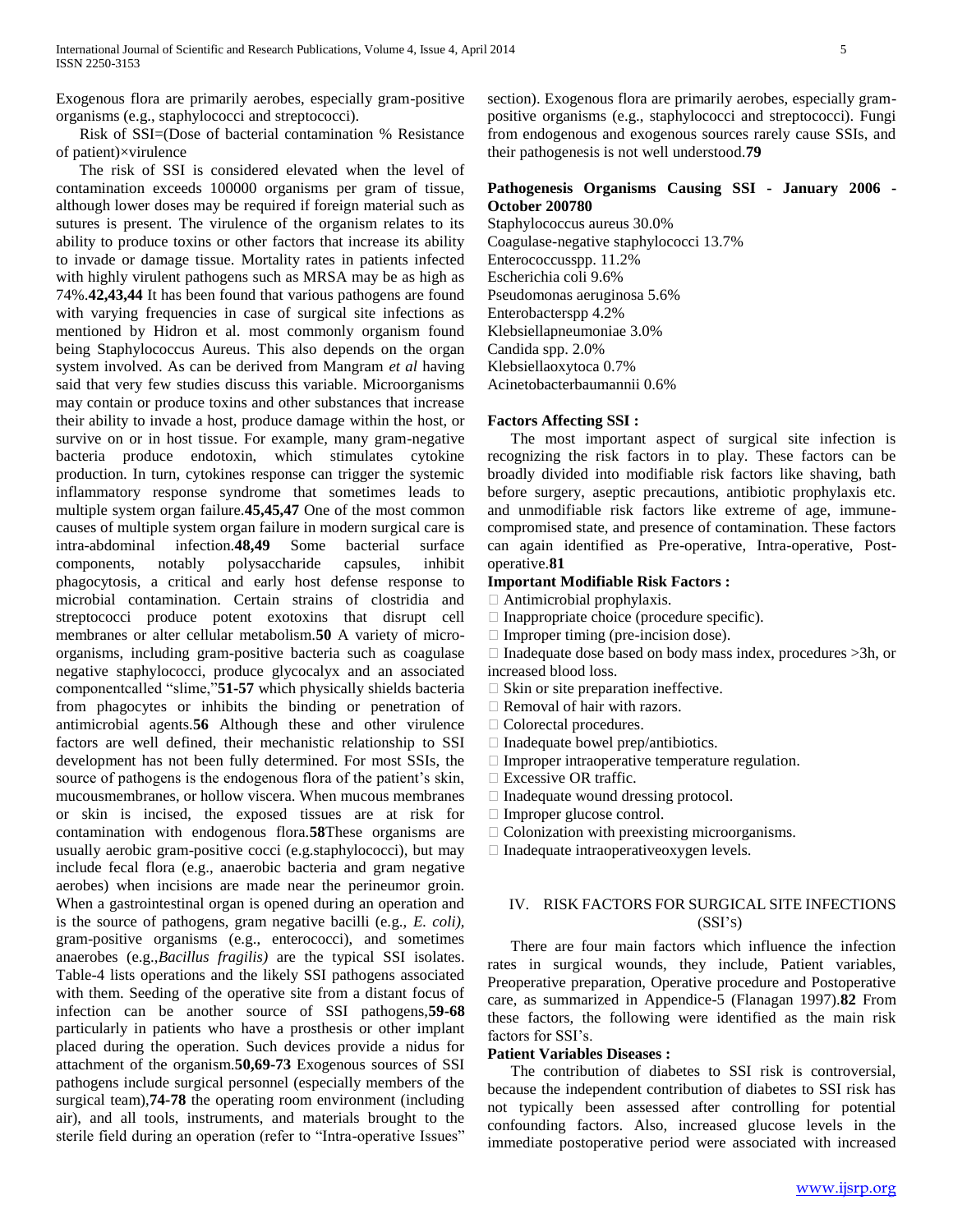SSI risk. More studies are needed to assess the efficiency of perioperative blood glucose control as a preventive measure. Other diseases are like cancer of liver and kidney or lung conditions that may slow the healing process. Medical condition, such as low blood protein may also affect healing.

## **Hyperglycaemia and hypoglycaemia :**

 Elevated blood sugar concentration impaired the function of phagocytic cells in experimental studies. Constant checking of blood sugar levels for patients with diabetes is important to maintain the blood sugar at a constant level. Intra-operative and postoperative blood sugar control remains a logistical problem. Furthermore, the ideal blood sugar level remains undefined. It generally is agreed that maintaining euglycemia (i.e., normal blood glucose concentration) for the patient is desirable. Future developments in real-time, on-line measurement of blood glucose will allow this conundrum to be resolved (Donald, 2007).**83**

## **Weak Immune System :**

 The Immune system is the part of the body that fights infection. For some type of operation, severe protein-calorie malnutrition is crudely associated with postoperative nosocomical infection, impaired wound healing. The immune system may be weakened by radiation, poor nutrition, certain medications (anti-cancer medicines or steroids). Weight and age may also decrease the ability to respond to injury (Beaver, 2008).**84**

## **Preoperative care**

#### **Prolonged Hospital Stay**

 Polonged perioperative hospital stay is frequently suggested as a patient characteristic associated with increased SSI risk. However, the length perioperative stay is a likely surrogate for severity of illness conditions requiring inpatient work-up and therapy before the surgery.

## **Perioperative Transfusion**

 Mangram and co-workers (1999) states that, it has been reported that perioperative transfusion of leukocyte- containing allogeneic blood components is an apparent risk factor for the development of postoperative bacterial infection including SSI. However, there is currently no scientific basic for withholding necessary blood transfusion from surgical patients as a means of either incisional or organ/ space SSI risk reduction.

#### **Operative procedure :**

## **Type of Surgery :**

 When a surgery has to be done on an infected wound, the chances of SSI are increased. An emergency surgery on traumatic injuries and over 3 hour's surgery also increases the risks of SSI. It may also include surgeries also done on certain body organs, such as the stomach or intestines (bowels). The risk may be greater if an object pierced through the skin and into an organ. SSI is likely to occur after an open surgery than a laparoscopy surgery. Drains and blood transfusion may increase the chance of bacteria reaching the wound causing infection (Surgical Site Infection, 2008).

## **Foreign Objects :**

 Patients involved in an accident, usually some foreign objects, such as glass or metal or dead tissues present in the wound may delay wound healing. It's also possible to have SSI if there is an infection on another part of the body or a skin disease (Donald, 2007).

#### **Post Operative Care :**

 According to Mangram and co-workers (1999), the type of postoperative incision care is determined by whether the incision is closed primarily, left open to be closed later, or left open to heal by second intension. When the wound is closed primarily, it is covered by sterile dressing for at least 24-48 hours therefore reducing the chances of infection. When the surgical incision is left open for a few days before it is closed (delayed primary closure), it is likely for the site to be infected or patient condition may prevent primary closure, (e.g. edema at the site). When a surgical incision is left to heal by second intention, it is packed with sterile moist gauzes and covered with sterile dressing. It also recommended that when changing the dressings, it is appropriate to use sterile gloves to reduce the chances of infection. Nicotine use delays the primary wound healing also increasing the risk of SSI, at the same time patients receiving steroids or other immunosuppressive drugs perioperatively may be predisposed to developing SSI. Even though nicotine is found to be a reason among other patients to be the cause of surgical site infection, it's not 100% proven to have relations with causes of SSI (Mangram et al 1999).**20-25**

## **Asepsis :**

 There are several aseptic agents available for preoperative preparation of the skin at the incision site. Alcohol is considered to be the most available, inexpensive and the most rapid-acting skin antiseptic. Before the skin is prepared, it should be free of gross contaminations (i.e. soil or dirt). The skin is prepared by applying an antiseptic in concentric circles. The prepared area should be large enough to extend the incision or create new incisions or drain site if necessary.

## **Mobile phones :**

 Mobile phones have been the source of communication within the hospital. According to a recent research by Ulger, Esan, Dilek, Yanik, Gunaydin and Leblebicious (2009,1-2)**85**  hospital operating rooms (OR) and intensive care units (ICU) are the workplaces that need highest standard of hygiene, also the same requirements for the personnel working there and the equipment used by them. They did not do a direct comparison of transmission rate of bacteria from surface to hands. Risk of infection involved in using mobile phones in the OR has not yet been determined there are no cleaning guidelines available that meet hospital standards. However, mobile phones are used routinely all day long but not cleaned properly as health care workers may/do not wash their hands as often as they should. They found out that health care workers hands and their mobile phones were contaminated with various types of microorganisms. Mobile phones used by healthcare workers may be the source of nosocomical infections in hospitals.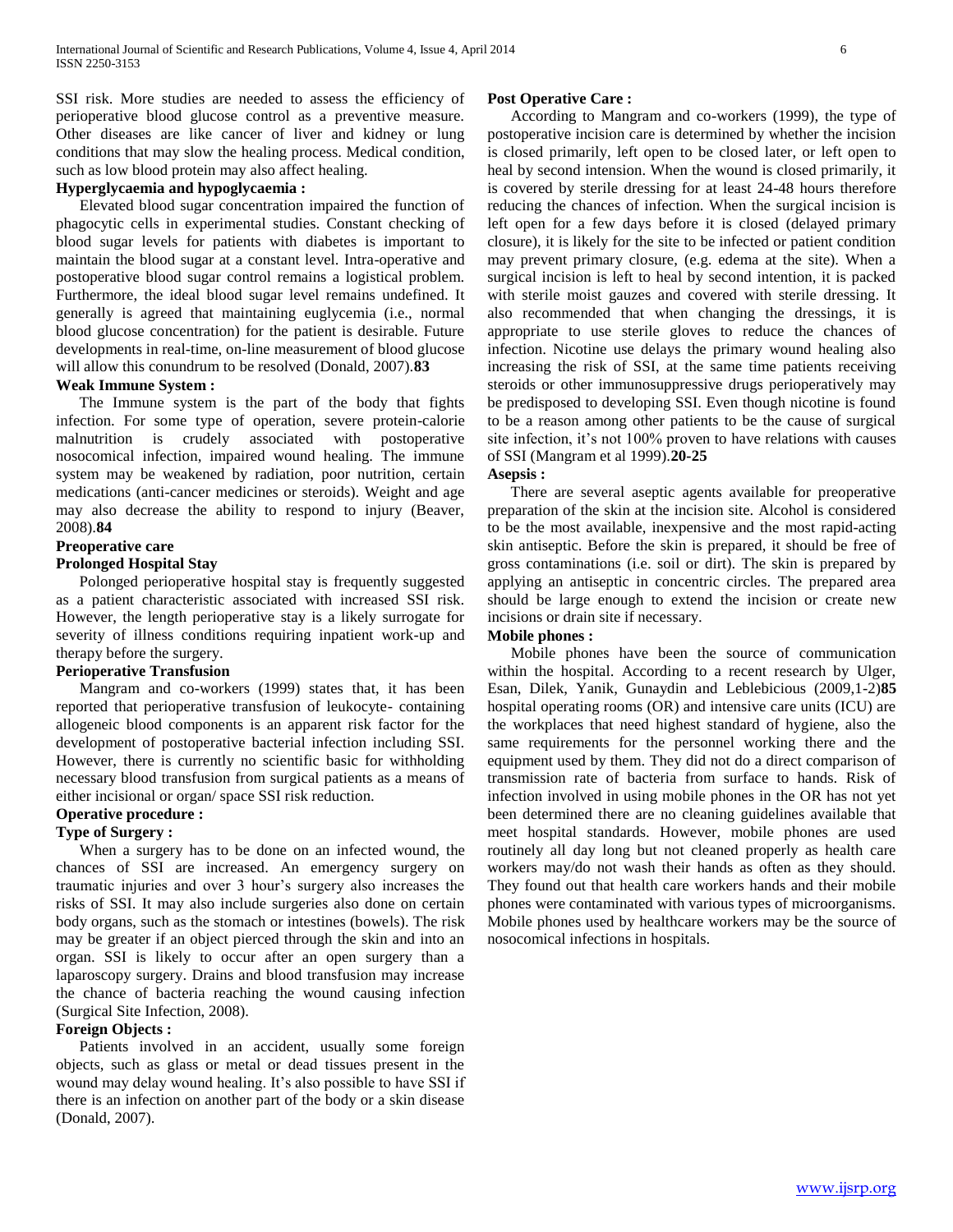## **STUDY CRITERIA**

#### **Inclusion Criteria :**

1. Patients admitted in MGM College & Hospital.

2. Patients undergoing two types of surgeries where, CDC Classification:

• Clean Wounds.

• Clean Contaminated Wounds.

#### **Exclusion Criteria :**

1. Patients suffering from skin infections.

2. Patients not willing to take part.

3. Patients having Dirty Wounds

#### **Type Of Study :**

Single observer, cross sectional study, prospective study.

#### **Methodology**

 1. Study will be carried out amongst the patients admitted in surgery ward in MGM Medical College And Hospital, Aurangabad.

 2. Informed, Valid, Written consent will be taken after the patient is explained the study in her/his language.

3. Two groups will be considered.

• Where minimal gastro-intestinal handling was done e.g. Appendicectomy and Cholecystectomy.

• Abdominal wall is only opened e.g. Hernioplasty, Ventral wall Lipoma Hernia.

 4. Pre-Operative, Intra-Operative, Post-Operative variables like antibiotic, time of shave and preparing parts will be standardized.

 5. Sample will be taken from two sites, operatives field and sub cutaneous planes just wash is given and closure done.

6. Fever will be noted if present.

 7. If drain is put, drain fluid culture and sensitivity will be done if signs of infections manifests.

 8. Sterile swabs will be used to collect samples from suture site at three different places, the ends and middle portion.

 9. Culture will be done on according to standard procedure protocol as followed in MGM College Micro-Biology Department.

10. Routine Sensitivity for standard drugs will be done.

 11. Different data collected in correlated tabular forms and analytically processed.

12. Post-Operative swabs will be collected from

A. Serous or Non-Purulent Discharge from the wound.

B. Pus Discharge from wound.

 C. Serous or Non-Purulent Discharge from wound with signs of inflammation.

 D. Wound deliberately opened by surgeon to drain collection (serous/purulent).

#### **Implications :**

 1. If the rate of infection and organisms cultured are in accordance with national and international studies.

 2. The organisms cultured remain the same irrespective of which organ system was operated on.

 3. If the organisms cultured from the drain fluid and suture site overlap for a given patient.

4. If the Sensitivity and Resistance profile match accepted standards for the given set up.

5. What was the condition of the suture site on the day of discharge, either healthy, infected, slough formation.

## VI. OBSERVATIONS AND RESULTS

 The prospective study involves culture and sensitivity of 114 patients undergoing Clean (Group A), Clean and Contaminated (Group B) surgeries in the Department Of Surgery at our institute. Patients where from the three general surgical units, and the first procedure of the day in the three allotted operating rooms. Swabs were collected by the investigator. Age Distribution of the subjects is given below.

**TABLE – 1 AGE DISTRIBUTION OF PATIENTS**

| Age<br>Distribution | Group A        | Group B | Total | Percentage<br>$% (n=114)$ |
|---------------------|----------------|---------|-------|---------------------------|
| $0 - 10$            |                |         |       | 0.89                      |
| $11 - 20$           | 3              |         | 10    | 8.8                       |
| $21 - 30$           | 21             | 11      | 32    | 28.07                     |
| $31 - 40$           | 15             | 8       | 23    | 20.17                     |
| $41 - 50$           | 13             | 10      | 23    | 20.17                     |
| $51 - 60$           | 8              | 4       | 12    | 10.53                     |
| $61 - 70$           | 4              | 6       | 10    | 8.8                       |
| $71 - 80$           | $\mathfrak{D}$ |         | 3     | 2.63                      |

 The maximum number of cases are between 21 to 60 yrs (78%). The mean age in Group A was 39.2 years while in Group B was 39.8 years. Chart-1 shows the mean time required to finish the procedure from incision to skin closure. The mean stay for Group A was 4.7 days and Group B was 5.9 days.

**Chart-1 : Average Age, Time required for procedure, Hospital stay.**



**MEAN AGE (EARS) TIME FOR PROCEDURE (EAIN S)TAY (DAYS)** 

.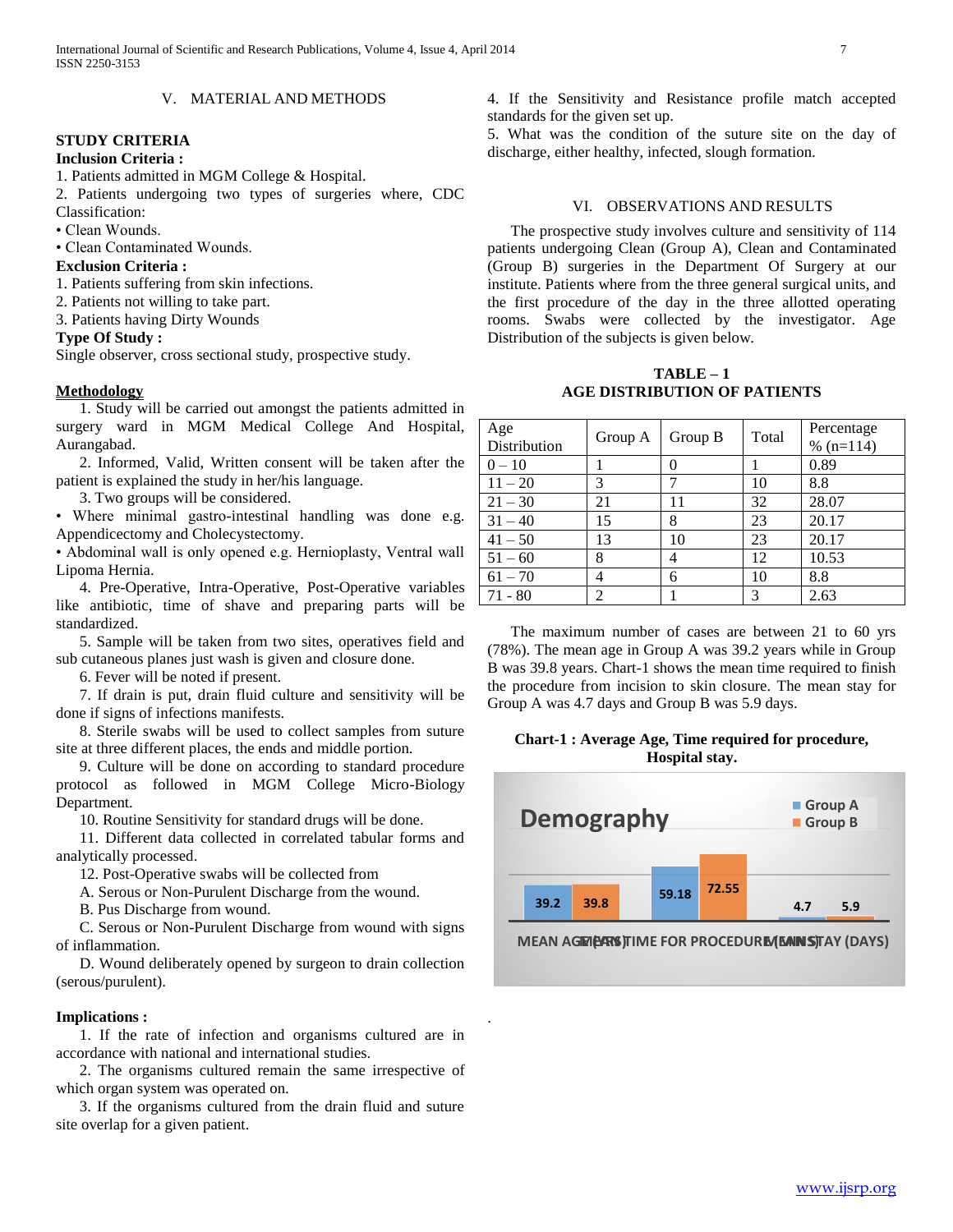

Incidentally as observed in Chart 2 the sex ratio is quite evenly matched. 63 male patients and 51 female patients in all.

Amongst the 114 subjects Group A comprised of 58.77% (67) while Group B consisted of 41.22% (47). 13 out of 67 in Group A came back as sterile, in Group B sterile samples were 10. Illustrated in Chart-3.



**TABLE – 2**

| <b>Column1</b> | <b>Culture Positive</b> | <b>Bi-Microbial</b> | <b>Organisms</b><br><b>Cultured</b> |
|----------------|-------------------------|---------------------|-------------------------------------|
| Group A        | 54                      | 10                  | 64                                  |
| Group B        | 37                      | 11                  | 48                                  |
| Total          | 91                      | 21                  | 112                                 |

 Amongst all the culture positive examples, 10 in Group A and 11 in Group B grew two types of micro-organisms on a single culture. In gist total organisms cultured in Group A are 64 and Group B are 48. So for all statistical analysis the total will be 64 and 48 for Group A and Group B respectively. As one of the two organism is bound to give rise to the infection.



## **Chart – 3 : Culture positivity**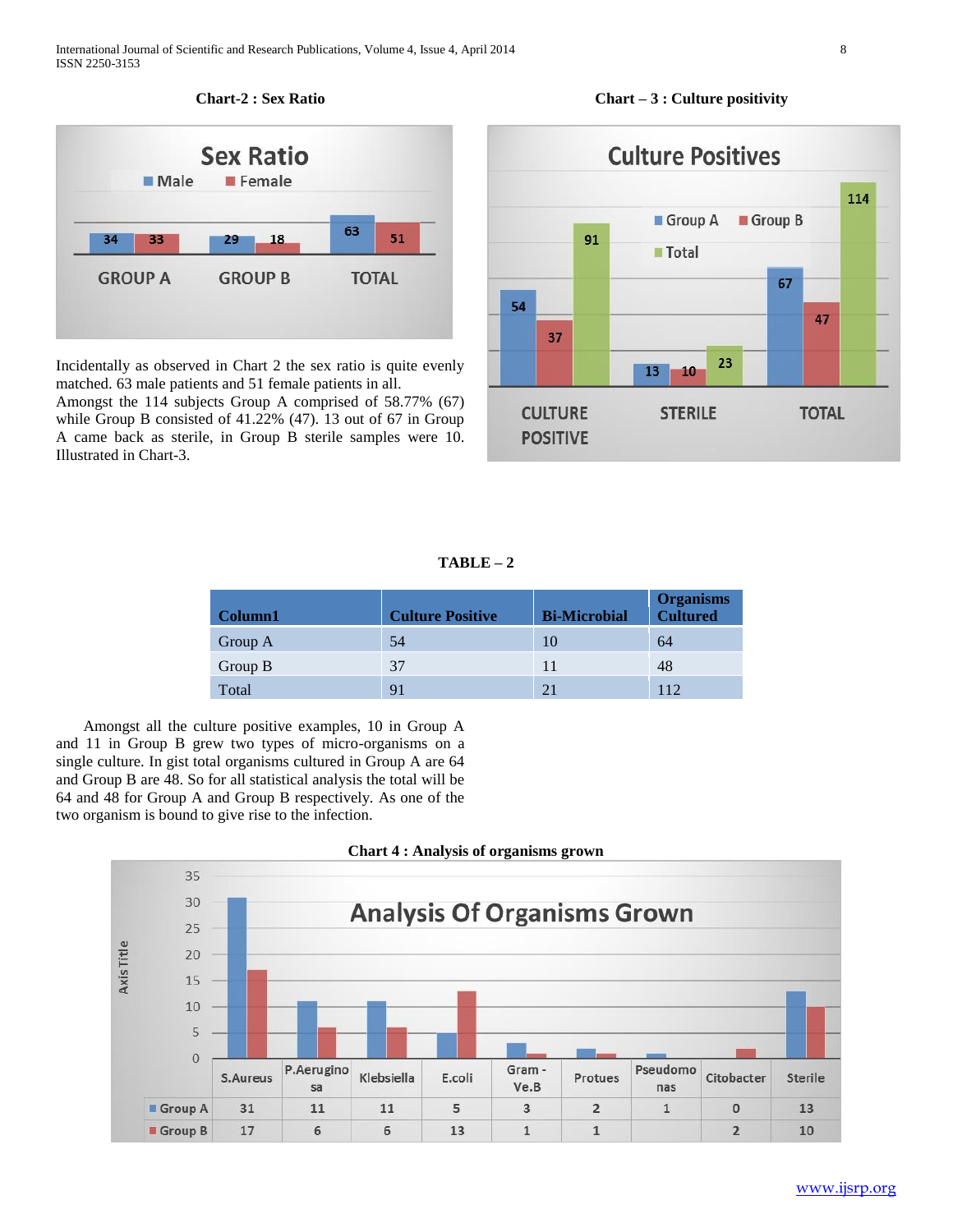International Journal of Scientific and Research Publications, Volume 4, Issue 4, April 2014 9 ISSN 2250-3153

 Chart 4 shows the detailed analysis of the different types of organism cultured in the two groups, Most common being Stap. Aureus, P.Aeurignosa, Klebseilla and E.coli in descending order in Group A. Group B has Staph. Aurues, E.coli being the most common followed by P.Aeurignosa, Klebseilla. While Gram Negative Bacilli, Protues, Pseudomonas species, Citobacter were cultutred in different frequencies.

## **Chart-5 : Proportion of M.R.S.A among Stap. Aureus**

| Column1 | <b>Group A</b> | <b>Group B</b> |
|---------|----------------|----------------|
| S.A     | 25             | 12.            |
| M.R.S.A | h              |                |
| Total   | 31             |                |

 Chart 5 states the Methicillin Resistant Stap.Aureus and the total number of Stap.Aureus in the two groups.





**TABLE – 3 SENSITIVITY & RESISTANCE PROFILE OF MOST FREQUENT ORGANISMS**

| <b>Group A</b>   |                  | <b>Group B</b>   |                  |
|------------------|------------------|------------------|------------------|
| S. Aureus        |                  |                  |                  |
| <b>Sensitive</b> | Resistant        | <b>Sensitive</b> | <b>Resistant</b> |
| Linezolid-26     | Co-              | Doxycycline-     | Clindamycin-     |
|                  | Trimoxazole      | 14               | 9                |
|                  | 20               |                  |                  |
| Amikacin-25      | Ciprofloxacin-   | Amikacin-12      | Penicillin-15    |
|                  | 17               |                  |                  |
| Doxycycline -    | Penicillin-15    | Linezolid-12     | Ciprofloxacin-   |
| 25               |                  |                  | 9                |
| Clindamycin-     | Levofloxacin-    | Clindamycin-     | Erythromycin-    |
| 17               | 14               | 9                | 7                |
|                  |                  |                  |                  |
| P.Aeruginosa     |                  |                  |                  |
| <b>Sensitive</b> | <b>Resistant</b> | <b>Sensitive</b> | <b>Resistant</b> |
| Amikacin-11      | Cefuroxime       | Amikacin – 6     | Cefuroxime-3     |
|                  | 5                |                  |                  |
| Piper-<br>Tazo-  | Cefixime – 6     | Levofloxacin-    | Amoxy-Clay-3     |

| 11                  |                          | 6                   |                          |
|---------------------|--------------------------|---------------------|--------------------------|
| Levofloxacin-<br>9  | Co-<br>Trimoxazole-<br>5 | Ciprofloxacin-<br>4 | Ceftriaxone-5            |
| Imipenum-8          | Amoxy-Clav<br>5          | Pipe-Tazo-5         |                          |
|                     |                          |                     |                          |
| E. Coli             |                          |                     |                          |
| <b>Sensitive</b>    | <b>Resistant</b>         | <b>Sensitive</b>    | <b>Resistant</b>         |
| Imipenum-5          | Ceftriaxone-3            | Levofloxacin-<br>10 | Cefuroxime-8             |
| Amikacin-5          | Cefuroxime-4             | Imipenum - 8        | Amoxy-Clav-<br>6         |
| Linezolid-3         | Amoxy-Clav- 4            | Amikacin-8          | Cefixime-7               |
| Piper-Tazo-3        |                          | Cefoperazone-<br>6  | Co-<br>Trimoxazole-<br>4 |
| Klebshiella         |                          |                     |                          |
| <b>Sensitive</b>    | <b>Resistant</b>         |                     |                          |
|                     |                          |                     |                          |
| Imipenum-9          | Cefoperazone-<br>10      |                     |                          |
| Amikacin-9          | Cefixime - 10            |                     |                          |
| Levofloxacin-<br>9  | Pipe-Tazo - 8            |                     |                          |
| Doxycycline<br>$-6$ | Cefuroxime - 6           |                     |                          |
| Linezolid - 6       | Erythromycin<br>- 5      |                     |                          |

 Table-3 discuss the drug sensitivity and resistance profile of the most commonly cultured organism amongst the two groups.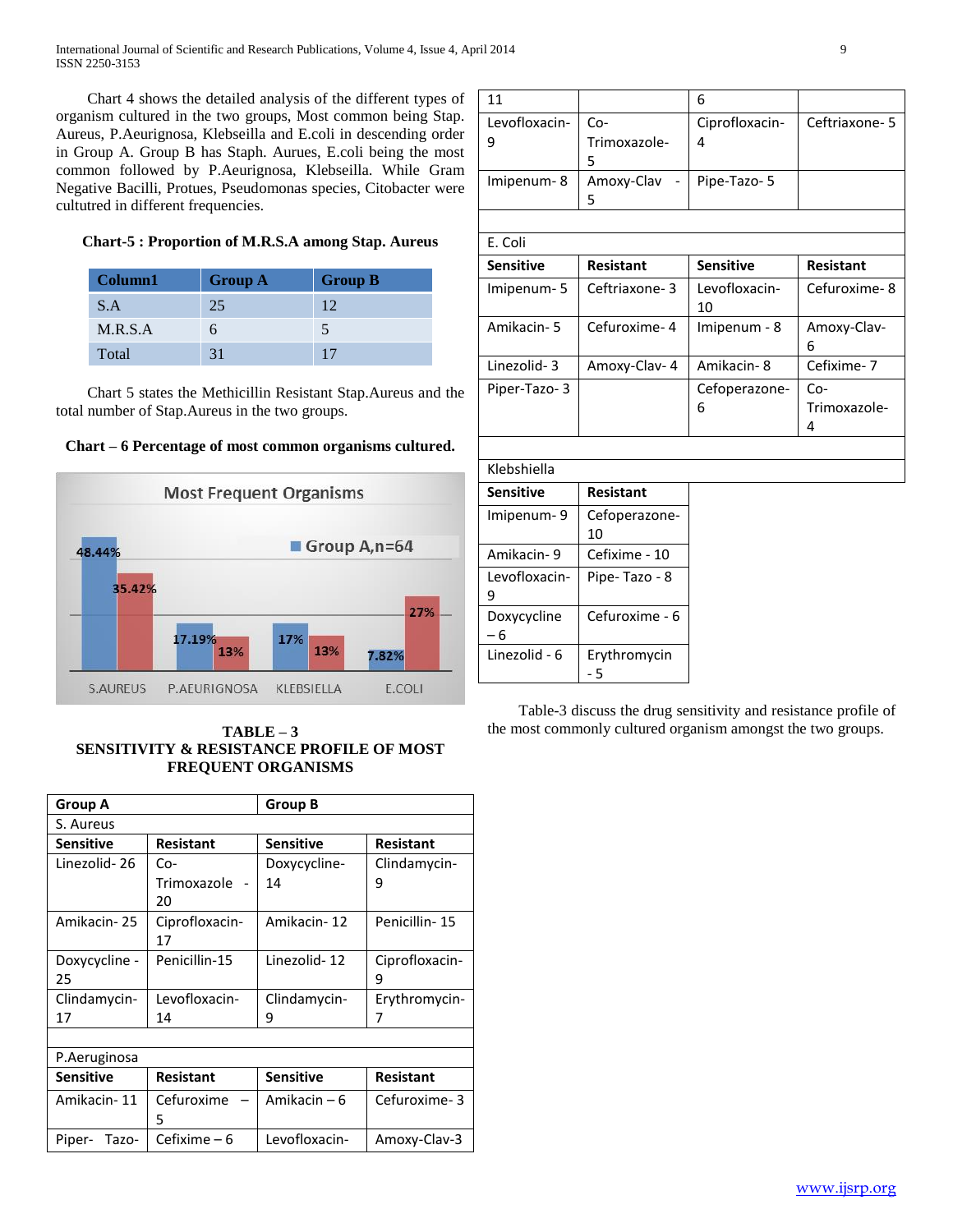

 Chart 7 denotes the frequency of different organisms cultured for a particular procedure. Four most common procedures have been included in the analysis.

**TABLE – 4 SURGICAL SITE INFECTION RATE**

|                  | <b>Infected</b> | <b>Infection Rate</b> |
|------------------|-----------------|-----------------------|
| Group A $(n=67)$ |                 | 5.97%                 |
| Group B $(n=47)$ |                 | 8.51%                 |

Table 4 denotes the number of cases which prospectively showed signs of infection and second swab were sent for the same.

|                | Culture                | <b>Sensitive</b>                       | Resistanat                                  |
|----------------|------------------------|----------------------------------------|---------------------------------------------|
| <b>Group A</b> | S.A.                   | Lin, Doxy, Eryt, Levo, Clin, Cefoxitin | Ami, CoT, Cipro, Penicillin                 |
|                | S.A                    | Lin, Doxy, Clin, Ami, Levo             | Cipro, Eryt, CoT, Cefoxitin                 |
|                | P.A                    | Lin, Ami, Doxy                         | Eryt, Clin, Cipro, CoT, Levo                |
|                | Sterile                |                                        |                                             |
| Group B        | P.A                    | PiT, Czidin, Ami                       | CoT, Cperaz, Cipro, Levo, Oflox             |
|                | S.A.                   | Eryt, Levo, Clin, Cipro, Lin Ami, Doxy | Penicllin, CoT                              |
|                | Gram<br>-ve<br>Bacilli | Imi, Ami, PiT,                         | Cxon, Cperaz, Levo, Oflox, Cxim, AmCl, Cefu |
|                | S.A                    | Lin, Clin, Eryt, Cifoxitin             | Doxy, Penicillin, Ami, CoT, Cipro           |

Table 5 gives the break of the results of all the swab cultures sent for the infected cases.

## VII. DISCUSSION

 The impact of surgical site infection on increasing the morbidity on already strained health care system and its burden on the society is well known. Culture and sensitivity studies have played a pivotal role in better understanding of the SSI for the medical care giver and researchers. Routine periodic Culture and Sensitivity of the fomites present in the operating room to monitor the bacteriological flora has been employed for many years and is the current standard practice all over the globe. In this study our quest has been to make a pilot analysis of the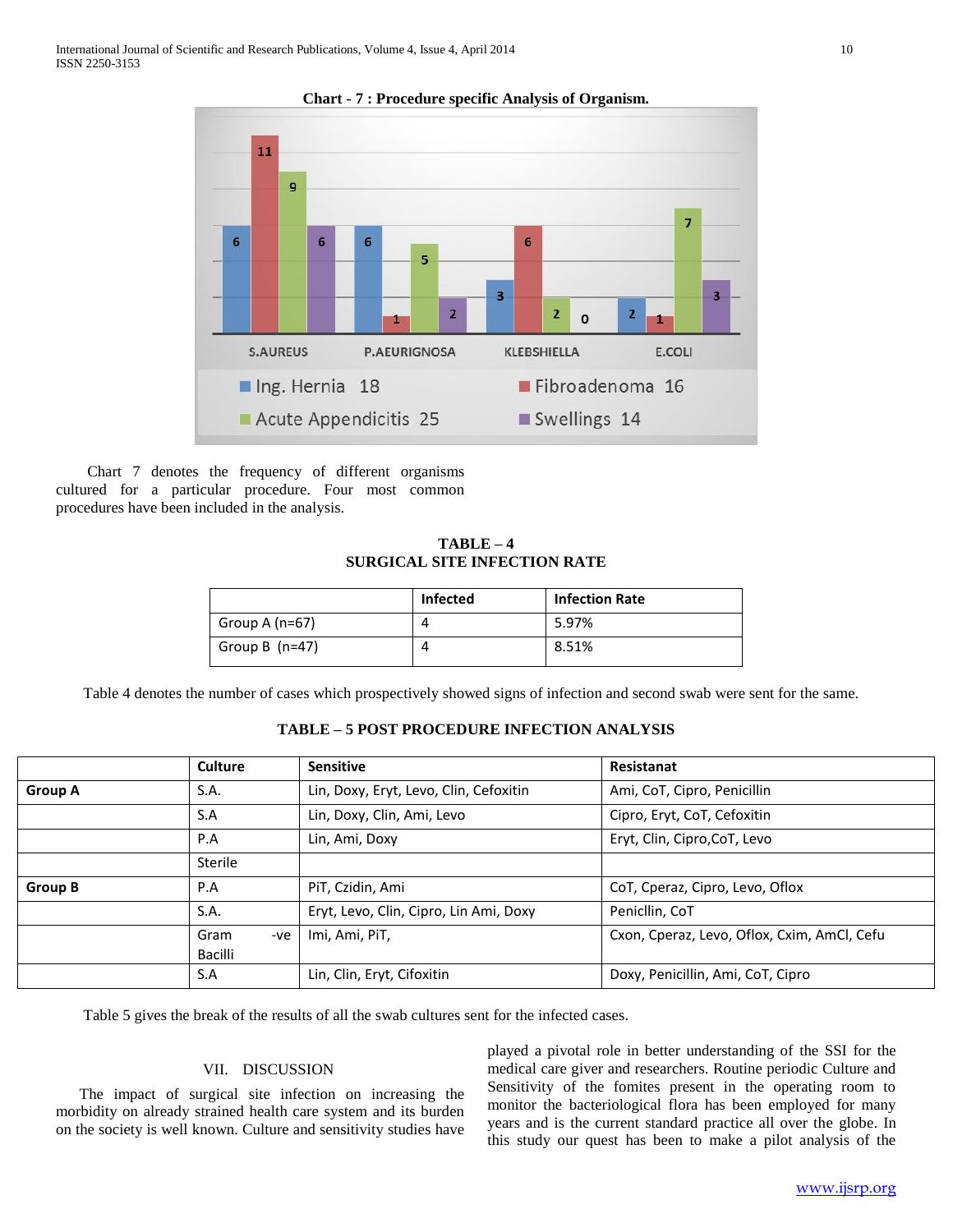organisms grown from the swabs taken from the operating plane and subcutaneous tissue.

 All the 114 cases were randomly selected from the three general surgery units, patients were free of any confounding risk factors like diabetes mellitus, known immune compromised state, skin infections, etc. None of the procedures were emergency. Procedures were carried out in the three allotted theatres for general surgery department, and all the 114 cases where the first procedure of the day so as to eliminate the bias of more contaminated OR environment as the day progresses other aspects are control of operating room by restricting the number of people allowed in the operating room, closing the doors to the operating room to prevent in and out traffic, and limiting unnecessary movement and talking once in the operating room This was all done in an attempt to get a simple standardization.**86,87,88**

 The most common organisms cultured were S. Aureus, P. Aeurignosa, Klebseilla and E. Coli. percentage of organisms shown in Table-6.

|                         | Group A $(n=64)$ | <b>Group B</b><br>$(n=48)$ |
|-------------------------|------------------|----------------------------|
| Staph. Aureus           | 48.44%           | 35.41%                     |
| P. Aeruginosa           | 17.19%           | 12.52%                     |
| Klebsiella              | 17.19%           | 12.52%                     |
| E. Coli                 | 7.81%            | 27.08%                     |
| <b>Sterile Cultures</b> | 20.31%           | 20.08%                     |

**TABLE – 6**

 These are the organisms cultured from the subcutaneous plane and operating plane. While the organisms cultured from the post-operative surgical site were similar as seen in Table-5. This difference has to be kept in mind throughout the discussion. The results are more or less in accordance to what others found in their studies of postoperative infections. In a study conducted in Pondicherry by Dr. A.Ramesh et al, they found that the Staph.Aureus and Klebsiella were the most predominant cultures. S.Aureus 30% in Clean, 50% in Clean Contaminated cases. While Klebsiella 16.67% in Clean, 30% in Clean Contaminated cases.**89** In a tertiary care hospital in India the most common

organisms cultured were S.Aureus, E.Coli, Pseudomonas.**90**  Similarly Dr. Lilani from Grant Medical College & Sir J.J. Group of Hospitals found S.Aureus & P.Aeruginosa to be the commonest Cultured Organisms in SSI.**19** In our study the Postoperative infection rates were 5.97% in clean cases and 8.51% in clean contaminated cases as shown in Table-4. Similarly study by Lilani found SSI rate as 3.03% & 22.41%.

 Table-7 shows the postoperative wound site infection rate of few of the studies under taken in India and Other developing countries.

| <b>Infection Rates in Various Studies</b> |                                                          |  |  |
|-------------------------------------------|----------------------------------------------------------|--|--|
| In India                                  |                                                          |  |  |
| GMC,<br>Anvikar,<br>Aurangabad            | 4.04%<br>clean contaminated $10.06\%$<br>clean surgeries |  |  |
| Mumbai                                    | 8.95%                                                    |  |  |
| $S.$ Sahu $(2009)$                        | E.Coli Most Common Elective abdominal surgery            |  |  |
| Agarwal (1972)                            | 10.20%                                                   |  |  |
| Rao Venkataraman MS.<br>(1975)            | 25%.                                                     |  |  |
| <b>Across the borders</b>                 |                                                          |  |  |
| Wanger MB et al. (1997)<br><b>Brazil</b>  | 8.70%                                                    |  |  |
| Soleto et al. (2003)                      | 12%                                                      |  |  |
| <b>Bolivia</b>                            |                                                          |  |  |
| Peru (2005)                               | 25%                                                      |  |  |

**TABLE – 7 INFECTION RATES IN VARIOUS STUDIES**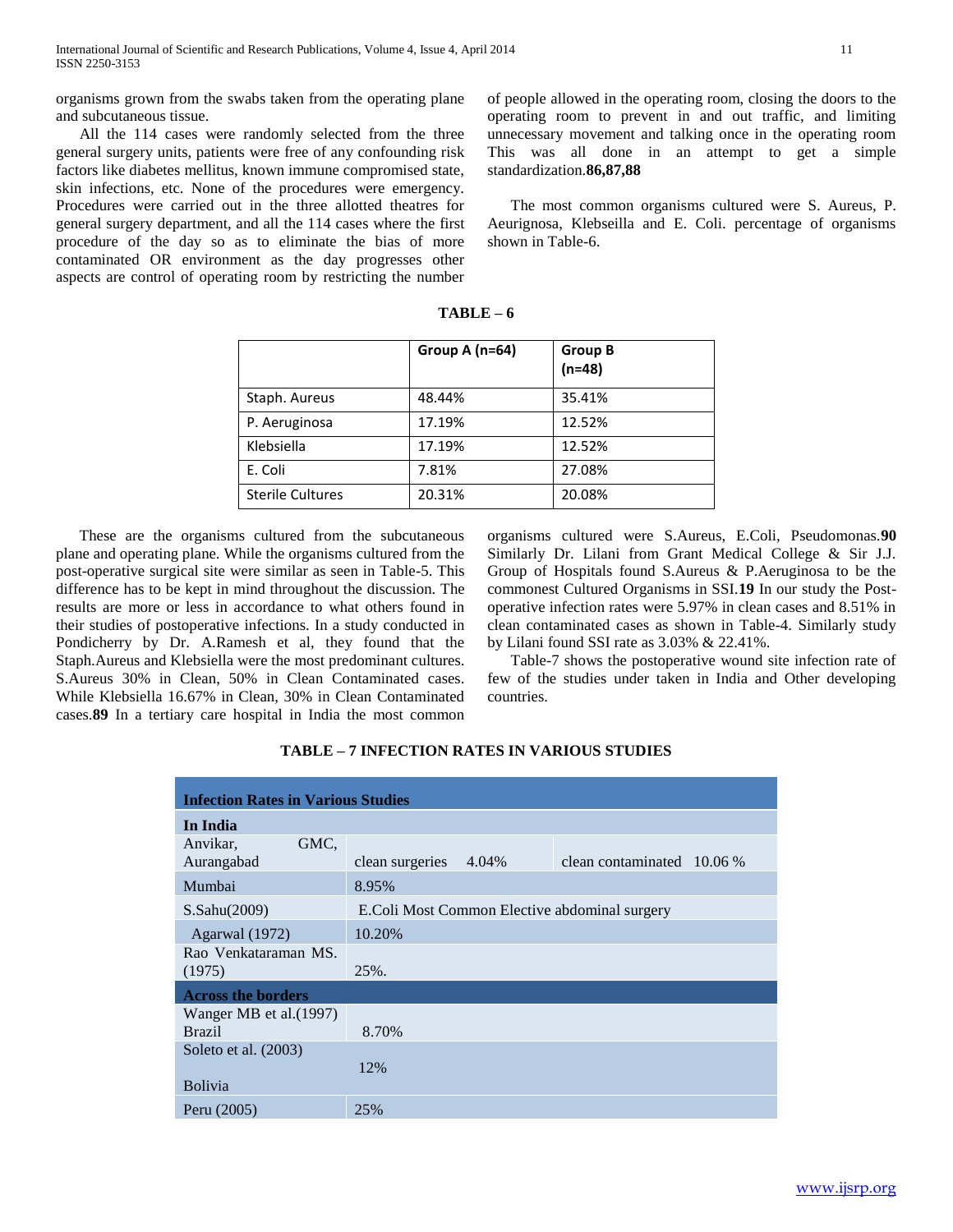| Vilar-Compte D et al. |       |
|-----------------------|-------|
| (1999)                | 9.70% |
| Mexico                |       |

 In our study S. Aureus was found to be sensitive to Linezolid, Clindamycin, Amikacin, Doxycycline both in Group A and Group B in different frequencies. While same S. Aureus was found resistant to Co-Trimoxazole, Ciprofloxacin and Penicillin.Jyotiet. al in a tertiary hospital in Mumbai found Linezolid and Vancomycin to be most effective.**90** Similarly in Italy the antibiogram showed Vancomycin and Teicoplanin to be most effective.**92**

 In regards to the Gram Negative Organisms i.e Pseudomonas and Klebsiella, Amikacin, Piperacillin Tazobactum, Levofloxacin, Imipenum where most effective. While Cefuroxime, Amoxycillin Clauvulinic acid where most ineffective. Even these results are in accordance to the above two studies we have compared. Highest resistance was found to be to penicillin which was once the mainstay of treating bacteriological infection.

| Master Chart Sr. No<br>of the Patient | <b>Diagnosis</b>  | Intra Operative site culture | Post procedure infection<br>culture |
|---------------------------------------|-------------------|------------------------------|-------------------------------------|
| 28                                    | Thigh Lipoma      | P.Aeruginosa                 | S. Aureus                           |
| 16                                    | Incisional Hernia | P. Aeruginosa<br>Klebsiella  | S. Aureus                           |
| 21                                    | Rt. Fibroadenoma  | S. Aureus                    | P. Aeruginosa                       |
| 15                                    | Rt. M.R.M         | S. Aureus                    | Sterile                             |

## **TABLE – 8 GROUP-A : ANALYSIS FOR ORGANISMS IN CASE OF INFECTION**

## **TABLE – 9 GROUP-B : ANALYSIS OF ORGANISMS CULTURED IN CASE OF INFECTION**

| Master Chart Sr.<br>No. of the patient | <b>Diagnosis</b>             | <b>Operative</b><br>Intra<br>site<br>culture | Post procedure infection<br>culture |
|----------------------------------------|------------------------------|----------------------------------------------|-------------------------------------|
| 55                                     | Acute Appendicitis           | S. Aureus, E. Coli                           | P. Aeruginosa                       |
| 17                                     | Cholecystitis                | S. Aureus                                    | S. Aureus                           |
| 105                                    | Cysto-Gastrostomy            | Klebsiella                                   | Gram – ve Bacilli                   |
| 62                                     | <b>Resection Anastomosis</b> | E.Coli                                       | S. Aureus                           |

 From Table-8 and 9 we have deduced that out of the 8 number of cases of surgical site infection only once the Intraoperative site organism and post procedure infection site organism was found to be same in case of Patient Serial number 17 that is 12.5% of the 8 cases. Various Factors are responsible for this variation determination of which is out of scope of this

study. While we got one postoperative sterile culture even when SSI was present. Rasnake MS et al have concluded that the potential causes of culture-negative SSIs include prior antimicrobial therapy; the presence of fastidious or slow-growing microorganisms such as mycobacteria, Mycoplasma spp., and Legionella spp.; infection caused by mundane bacteria that may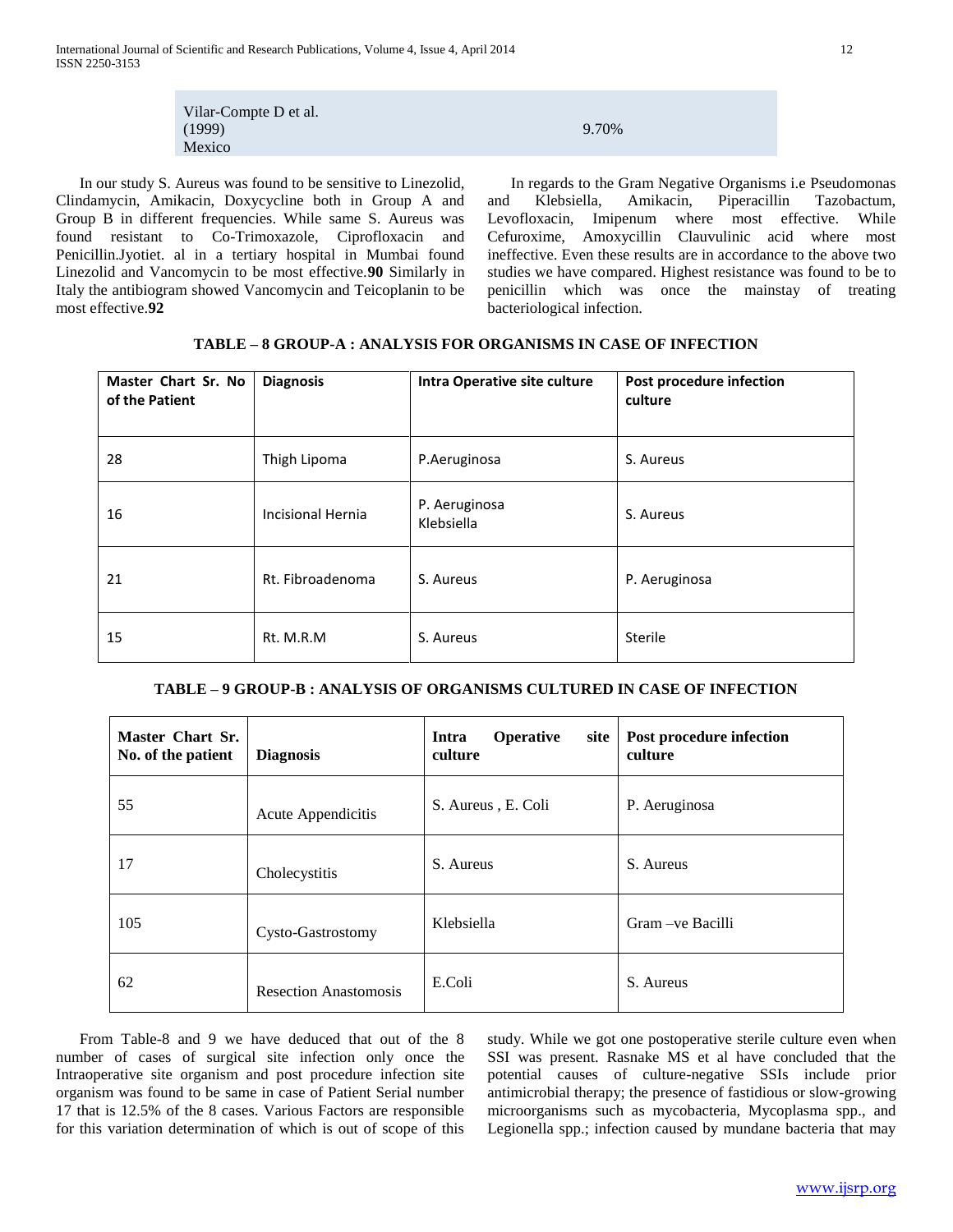be dismissed as "contaminants"; factitious infection; and others.**100**

 Throughout the exercise we have realized the need of a more elaborate protocol required for all the operations theatres. To include other surgical departments. Find out if their results match ours. Include more number of cases and undertake a longer study duration. We have excluded patients with confounding factors,it will be imperative to find out the course of SSI in these patients. Undertaking the recommendations of various studies, evidence based strategies, and a in house protocol for preventing and managing surgical site infections remains the ultimate goal.

#### VIII. SUMMARY AND CONCLUSIONS

 The Present study was done to analyze the organisms cultured at suture site intraoperative. Clean (Group A) and Clean Contaminated (Group B) where included in the study. To find the sensitivity & resistance profile of the same. We have noted the percentage of post-operative infections in both the groups.

- 1. Amongst the 114 patients in my study Mean Age in Group A and B was 39.2 yrs. and 39.8 yrs. respectively. There were 34 males in Group A and 29 males in Group B while 33 females in Group A and 28 females in Group B.
- 2. The mean stay in Group A was 4.7 days and 5.9 in Group B .the mean procedure time was 59.18 minutes and 72.55 minutes in Group A and Group B respectively.
- 3. Amongst all the organisms cultured Staphylococcus Aureus, P. Aeruginosa, Klebsiella and E. Coli were the most common cultured.
- 4. The sensitivity and resistance profile was more or less similar to national and international studies.
- 5. The most common procedure in the study were Acute Appendicitis, Inguinal Hernia, and Fibroadenoma.
- 6. The post-operative procedure rates were 5.97% in Group A and 8.51% in Group B.
- 7. Amongst the 8 cases of SSI only once the organism

#### **REFERENCES**

- [1] Nichols RL. Postoperative infections in the age of drug-resistant grampositive bacteria. Am J Med 1998;104:11S-16S.
- [2] Green JW, Wenzel RP. Postoperative wound infection: a controlled study of the increased duration of hospital stay and direct cost of hospitalization. Ann Surg 1977; 185:264-8.
- [3] Taylor GJ, Mikell FL, Moses HW, Dove JT, Katholi RE, Malik SA. Determinants of hospital charges for coronary artery bypass surgery: the economic consequences of postoperative complications. Am J Cardiol 1990;65:309-13.
- [4] Fry DF. The economic costs of surgical site infection. Surgical Infections. 2002;3:S37-S43.
- [5] Boyce JM, Potter-Bynoe G, Dziobek L. Hospital reimbursement patterns among patients with surgical wound infection following open heart surgery. Infect Control Hosp Epidemiol 1990;11:89-93.
- [6] Horan TC, Gaynes RP, Martone WJ, Jarvis WR, Emori TG. CDC definitions of nosocomial surgical site infections 1992: a modification of CDC definitions of surgical wound infections. Infect Control Hosp Epidemiol 1992;13:606-8.
- [7] Kirkland KB, Briggs JP, Trivette SL, et al. The impact of surgical-site infections in the 1990s: attributable mortality, excess length of hospitalization, and extra costs. Infect Control Hosp Epidemiol. 1999;20:725–730.
- [8] Nichols RL. Postoperative infections in the age of drug-resistant grampositive bacteria. Am J Med 1998;104:11S-16S.
- [9] Green JW, Wenzel RP. Postoperative wound infection: a controlled study of the increased duration of hospital stay and direct cost of hospitalization. Ann Surg 1977;185:264-8.
- [10] Taylor GJ, Mikell FL, Moses HW, Dove JT, Katholi RE, Malik SA. Determinants of hospital charges for coronary artery bypass surgery: the economic consequences of postoperative complications. Am J Cardiol 1990;65:309-13.
- [11] N Engl J Med 1982;307:1701-2. Nichols RL. Surgical wound infection. Am J Med 1991;91 Suppl 3B:54S-64
- [12] Nichols RL. Techniques known to prevent postoperative wound infection. Infect Control 1982;3:34-7.
- [13] Nichols RL. Surgical infections: prevention and treatment—1965 to 1995. Am J Surg. 1996;172:68–74.
- [14] Nichols RL, Condon RE. Preoperative preparation of the colon. Surg Gynecol Obstet 1971;132:323-37.
- [15] Nichols RL, Condon RE. Antibiotic preparation in the colon: failure of commonly used regimens. Surg Clin North Am 1971;51:223-31.
- [16] Bennion RS, Thompson JE, Baron EJ, Finegold SM. Gangrenous and perforated appendicitis with peritonitis: treatment and bacteriology. Clin Ther 1990;12 Suppl C:31-44.
- [17] Browder W, Smith JW, Vivoda L, Nichols RL. Non perforative appendicitis: a continuing surgical dilemma. J Infect Dis 1989;159:1088-94.
- [18] Nichols RL, Smith JW, Robertson GD, Muzik AC, Pearce P, Ozmen V. Prospective alterations in therapy for penetrating abdominal trauma. Arch Surg 1993;128:55-64.
- [19] Agarwal SL. Study of postoperative wound infection. Indian J Surg 1972; 34 :314-20.
- [20] Nichols RL. Postoperative infections in the age of drug-resistant grampositive bacteria. Am J Med 1998;104:11S-16S.
- [21] Mshana SE, Kamugisha E, Mirambo M, Chakraborty T, Lyamuya EF.Prevalence of multiresistant gram-negative organisms in a tertiary hospital in Mwanza, Tanzania.BMC Res Notes. 2009 Mar 26;2:49. doi: 10.1186/1756-0500-2-49.
- [22] Levy, S. B. (1998). The challenge of antibiotic resistance. Scientific American278, 46–53.
- [23] White TC, Marr KA, Bowden RA.Clinical, cellular, and molecular factors that contribute to antifungal drug resistance.Clin Microbiol Rev. 1998 Apr;11(2):382-402.
- [24] Larson ECommunity factors in the development of antibiotic resistance.Annu Rev Public Health. 2007;28:435-47.
- [25] Rao GG.Risk factors for the spread of antibiotic-resistant bacteria.Drugs. 1998 Mar;55(3):323-30.
- [26] Henry G., Garner W. L. 2003 Inflammatory mediators in wound healing. Surg. Clin. North Am. 83, 483–507.
- [27] Jull A. B., Rodgers A., Walker N. 2008 Honey as a topical treatment for wounds. Cochrane Database Syst. Rev.
- [28] Ingle R., Levin J., Polinder K. 2006 Wound healing with honey—a randomised controlled trial. S. Afr. Med. J.
- [29] Cohen IK. A Brief History of Wound Healing. Yardley, Pa: Oxford Clinical Communications Inc; 1998.
- [30] Lister J. On a new method of treating compound fractures. Lancet. 1867;1:326-329,387-389,507-509.
- [31] Qvist G. Hunterian Oration, 1979. Some controversial aspects of John Hunter's life and work. Ann R CollSurg Engl. Jul 1979;61(4):309-11. [Medline].
- [32] The Edwin Smith Surgical Papyrus. University of Chicago: University of Chicago Press; 1930.
- [33] Bryan PW. The Papyrus Ebers. London/Washington DC: Government Printing Office; 1883.
- [34] Turina M. Cheadle WG. Management of established surgical site infections. Surg Infect (Larchmt) 2006;7(Suppl 3):S33–S41.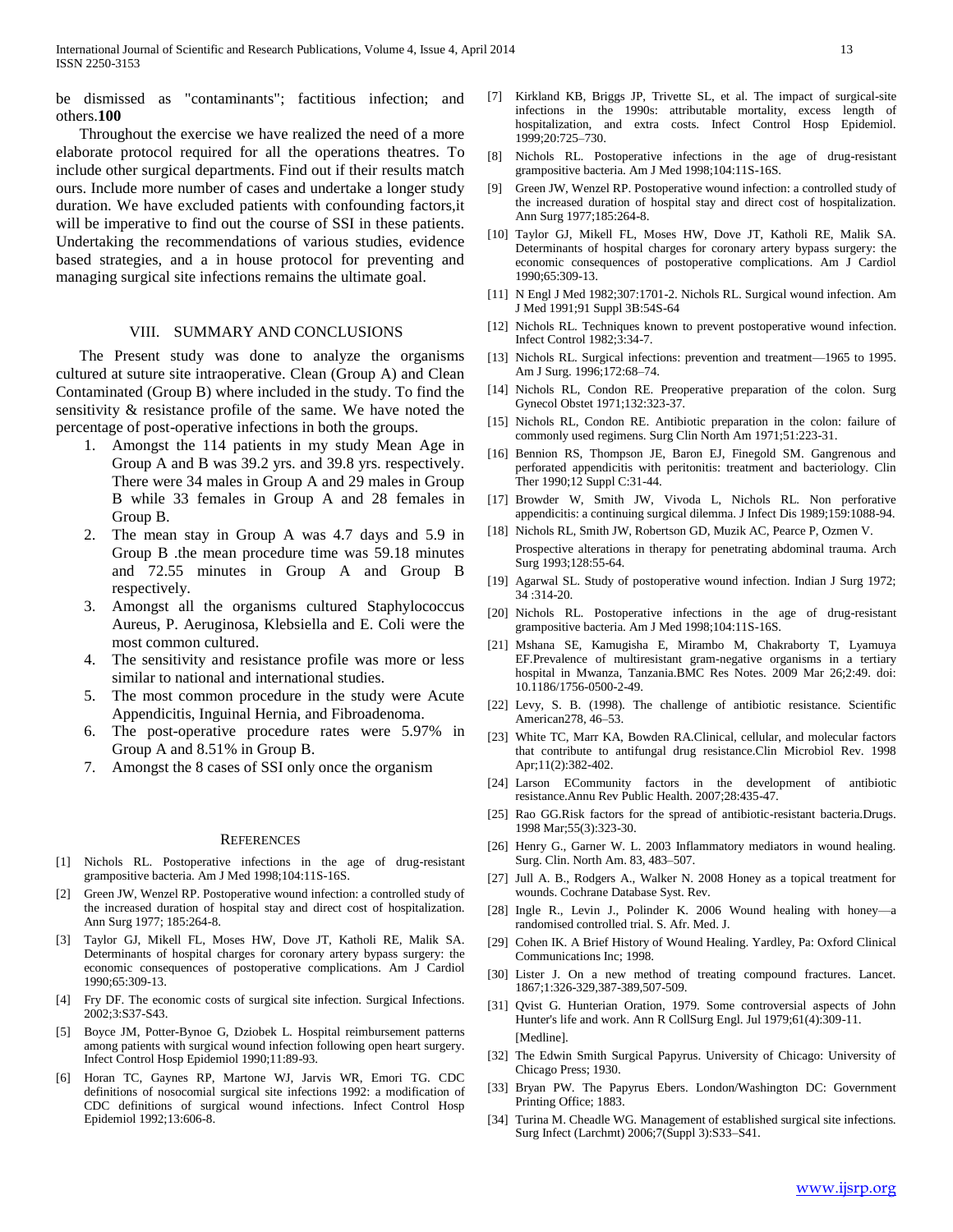- [35] Stoodley P. Nistico L. Johnson S, et al. Direct demonstration of viable S. aureus biofilms in an infected total elbow arthroplasty. J Bone Joint Surg Br. 2008;90:1751–1758. [PMC free article] [PubMed]
- [36] Fux CA. Wilson S. Stoodley P. Detachment characteristics and oxacillin resistance of Staphylococcus aureus biofilm emboli in an in vitro catheter infection model. J Bact. 2004;186:4486–4491. [PMC free article] [PubMed].
- [37] Kathju, Sandeep, Nistico, Laura, Hall-Stoodley, Luanne, Post, J. Christopher, Ehrlich, Garth D. and Stoodley, Paul (2009) Chronic surgical site infection due to suture-associated polymicrobial biofilm. Surgical Infections, 10, (5), 457-461. (doi:10.1089/sur.2008.062).
- [38] Emori TG, Gaynes RP. An overview of nosocomial infections, including the role of the microbiologylaboratory. ClinMicrobiol Rev 1993;6:428 442.
- [39] Leaper DJ, van Goor H, Reilly J, et al. Surgical siteinfection a European perspective of incidence andeconomic burden. Int Wound J 2004;1:247 273.
- [40] Boni L, Benevento A, Rovera F, et al. Infective complications in laparoscopic surgery. Surg Infect(Larchmt) 2006;7(Suppl 2):S109 S111.
- [41] Health Protection Agency. Surveillance of Surgical Site Infection in England: October 1997–September 2005. London: Health ProtectionAgency; 2006.
- [42] Mangram AJ, TC, Pearson ML, Silver LC, Jarvis WR;Hospital InfectionControl Practice Advisory Committee.Guideline for prevention of surgical site infection, 1999.Infect Control HospEpidemiol 1999; 20 : 247- 278.
- [43] Krizek TJ, Robson MC. Evolution of quantitativebacteriology in wound management. Am J Surg 1975;130:579 584.
- [44] Dohmen PM. Influence of skin flora and preventive measureson surgical site infection during cardiac surgery.Surg Infect (Larchmt) 2006; 7 (Suppl 1):S13 S17.
- [45] Henderson B, Poole S, Wilson M. Microbial/host interactions in health and disease: who controls the cytokine network? Immunopharmacology 1996; 35 : 1-21.
- [46] Morrison DC, Ryan JL. Endotoxins and disease mechanisms. Ann Rev Med 1987;38:417-32.
- [47] Demling R, LaLonde C, Saldinger P, Knox J. Multiple-organ dysfunction in the surgical patient: pathophysiology, prevention, and treatment. CurrProblSurg1993;30:345-414.
- [48] Eiseman B, Beart R, Norton L. Multiple organ failure. Surg Gynecol Obstet 1977;14:323-6.
- [49] Fry DE, Pearlstein L, Fulton RL, Polk HC, Jr. Multiple system organ failure : the role of uncontrolled infection. Arch Surg1980;115:136-40.
- [50] Dellinger EP. Surgical infections and choice of antibiotics. In: SabistonDC, ed. Textbook of Surgery. The Biological Basis of Modern SurgicalPractice. 15th ed. Philadelphia: W.B. Saunders Co; 1997. p. 264-80.
- [51] Goeau-Brissonniere O, Leport C, Guidoin R, Lebrault C, Pechere JC, Bacourt F. Experimental colonization of an expanded polytetrafluoroethylene vascular graft with Staphylococcus aureus: a quantitative and morphologic study. J VascSurg1987;5(5):743-8.
- [52] Bergamini TM, Corpus RA Jr., Brittian KR, Peyton JC, Cheadle WG. The natural history of bacterial biofilm graft infection. J Surg Res 1994;56:393- 6.
- [53] Baddour LM, Christensen GD, Hester MG, Bisno AL. Production of experimental endocarditis by coagulase-negative staphylococci: variability in species virulence. J Infect Dis 1984;150:721-7.
- [54] Christensen GD, Baddour LM, Simpson WA. Phenotypic variation of Staphylococcus epidermidisslime production in vitro and in vivo. Infect Immun1987;55:2870-7.
- [55] Mayberry-Carson KJ, Tober-Meyer B, Smith JK, Lambe DW Jr., Costerton JW. Bacterial adherence and glycocalyx formation in osteomyelitis experimentally induced with Staphylococcus aureus. Infect Immun1984;43:825-33.
- [56] Mills J, Pulliam L, Dall L, Marzouk J, Wilson W, Costerton JW. Exopolysaccharide production by viridansstreptococci in experimental endocarditis. Infect Immun1984;43:359-67.
- [57] Altemeier WA, Culbertson WR, Hummel RP. Surgical considerations of endogenous infections—sources, types, and methods of control. SurgClin North Am 1968;48:227-40.
- [58] Wiley AM, Ha'eri GB. Routes of infection: a study of using "tracer particles" in the orthopedic operating room. Clin Orthop 1979; 139 : 150-5.
- [59] Slaughter L, Morris JE, Starr A. Prosthetic valvular endocarditis. A 12- year review. Circulation 1973;47:1319-26.
- [60] Carlsson AK, Lidgren L, Lindberg L. Prophylactic antibiotics against early and late deep infections after total hip replacements. ActaOrthopScand1977;48:405-10.
- [61] Hunter JG, Padilla M, Cooper-Vastola S. Late Clostridium perfringens breast implant infection after dental treatment. Ann PlastSurg1996;36(3):309-12.
- [62] Stuesse DC, Robinson JH, Durzinsky DS. A late sternal wound infection caused by hematogenous spread of bacteria. Chest 1995;108(6):17423.
- [63] Howe CW. Experimental wound sepsis from transient Escherichia coli bacteremia. Surgery 1969;66:570-4.
- [64] Velasco E, Thuler LC, Martins CA, Dias LM, Conalves VM. Risk factors for infectious complications after abdominal surgery for malignant disease.Am J Infect Control 1996;24(1):1-6.
- [65] Bruun JN. Post-operative wound infection. Predisposing factors and the effect of a reduction in the dissemination of staphylococci. Acta Med ScandSuppl1970;514(Suppl):3-89.
- [66] Simchen E, Rozin R, Wax Y. The Israeli Study of Surgical Infection of drains and the risk of wound infection in operations for hernia. SurgGynecolObstet1990;170:331-7.
- [67] Edwards LD. The epidemiology of 2056 remote site infections and 1966 surgical wound infections occurring in 1865 patients: a four year study of 40,923 operations at Rush-Presbyterian-St. Luke's Hospital, Chicago. Ann Surg1976;184:758-66.
- [68] Valentine RJ, Weigelt JA, Dryer D, Rodgers C. Effect of remote infections on clean wound infection rates. Am J Infect Control 1986; 14:64-7.
- [69] Cioffi GA, Terezhalmy GT, Taybos GM. Total joint replacement: a consideration for antimicrobial prophylaxis. Oral Surg Oral Med Oral Pathol1988;66(1):124-9.
- [70] Heggeness MH, Esses SI, Errico T, Yuan HA. Late infection of spinal instrumentation by hematogenous seeding. Spine 1993;18(4):492-6.
- [71] Mont MA, Waldman B, Banerjee C, Pacheco IH, Hungerford DS. Multiple irrigation, debridement, and retention of components in infectedtotal knee arthroplasty. J Arthroplasty1997;12(4):426-33.
- [72] Ozuna RM, Delamarter RB. Pyogenic vertebral osteomyelitis and postsurgical disc space infections. Ortho Clin North Am 1996; 27(1) : 87- 94.
- [73] Schmalzried TP, Amstutz HC, Au MK, Dorey FJ. Etiology of deep sepsis in total hip arthroplasty. The significance of hematogenous and recurrent infections. ClinOrthop1992;280:200-7.
- [74] Calia FM, Wolinsky E, Mortimer EA Jr., Abrams JS, Rammelkamp CH Jr. Importance of the carrier state as a source of Staphylococcus aureusin wound sepsis. J Hyg (Lond) 1969;67:49-57.
- [75] Dineen P, Drusin L. Epidemics of postoperative wound infections associated with hair carriers. Lancet 1973;2(7839):1157-9.
- [76] Mastro TD, Farley TA, Elliott JA, Facklam RR, Perks JR, Hadler JL, et al. An outbreak of surgical-wound infections due to group A streptococcus carried on the scalp. N Engl J Med 1990;323:968-72.
- [77] Ford CR, Peterson DE, Mitchell CR. An appraisal of the role of surgical face masks. Am J Surg 1967;113:787-90.
- [78] Letts RM, Doermer E. Conversation in the operating theater as a cause of airborne bacterial contamination. J Bone Joint Surg [Am] 1983; 65 : 357- 62.
- [79] Giamarellou H, Antoniadou A. Epidemiology, diagnosis, and therapy of fungal infections in surgery. Infect Control Hosp Epidemiol 1996; 17(8): 558-64.
- [80] HidronAI, et.al., Infect Control Hosp Epidemiol2008;29:996-1011.
- [81] Fry DE. Surgical Site Infections and the Surgical Care Improvement Project (SCIP): Evolution of National Quality Measures. Surg Infect 2008;9(6):579-84.
- [82] Flanagan M 1997, Wound Managent, Chapman & Hall, UK 54.
- [83] Donald, F., & Rosemary F., 2007 Surgical Site Infection: The Host Factor Accessed 7 Apr. 2009 Http://www.jamk.fi/kirjasto, Nelli Portal. AORN Journal
- [84] Beaver, M., 2008 Tools for Surgical Site Infection Prevention Accessed 9 Sep. 2008 http://www.infectioncontroltoday.com/articles/tools-forssiprevention, p7.html.